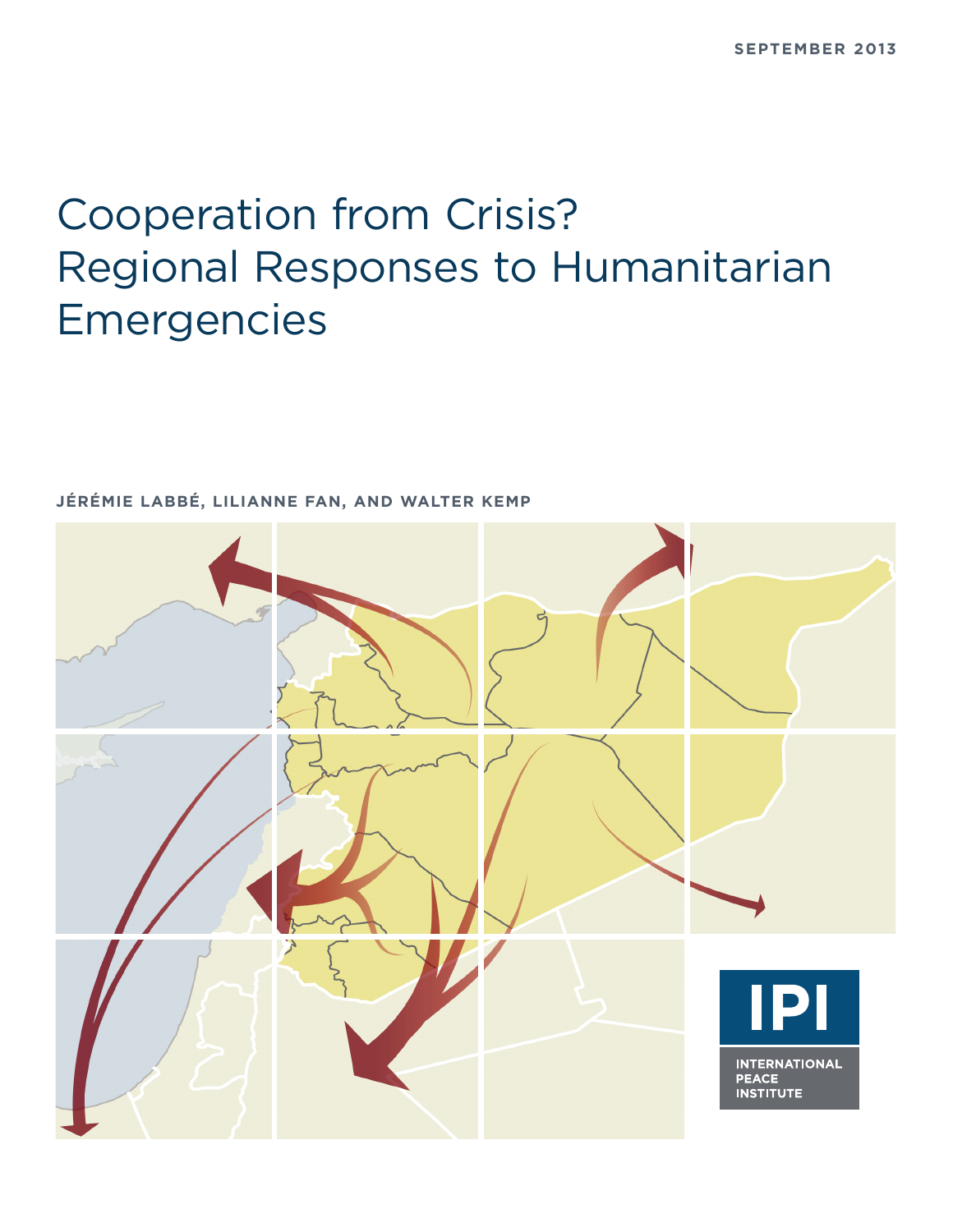**Cover Image:** Artist's rendering of refugee flows from Syria to neighboring countries. Design by Chris Perry.

**Disclaimer:** The views expressed in this paper represent those of the author and not necessarily those of IPI. IPI welcomes consideration of a wide range of perspectives in the pursuit of a well-informed debate on critical policies and issues in international affairs.

#### **IPI Publications**

Adam Lupel, *Editor and Senior Fellow* Marie O'Reilly, *Associate Editor* Thong Nguyen, *Editorial Assistant*

#### **Suggested Citation:**

Jérémie Labbé, Lilianne Fan, and Walter Kemp, "Cooperation from Crisis? Regional Responses to Humanitarian Emergencies," New York: International Peace Institute, September 2013.

© by International Peace Institute, 2013 All Rights Reserved

www.ipinst.org

#### **ABOUT THE AUTHORS**

JÉRÉMIE LABBÉ is a Senior Policy Analyst at the International Peace Institute working on humanitarian affairs.

LILIANNE FAN is a Research Fellow at the Humanitarian Policy Group of the Overseas Development Institute.

WALTER KEMP is Director for Europe and Central Asia at the International Peace Institute.

#### **ACKNOWLEDGEMENTS**

IPI owes a debt of gratitude to its many donors for their generous support. In particular, IPI would like to thank the government of Canada for making this publication possible.

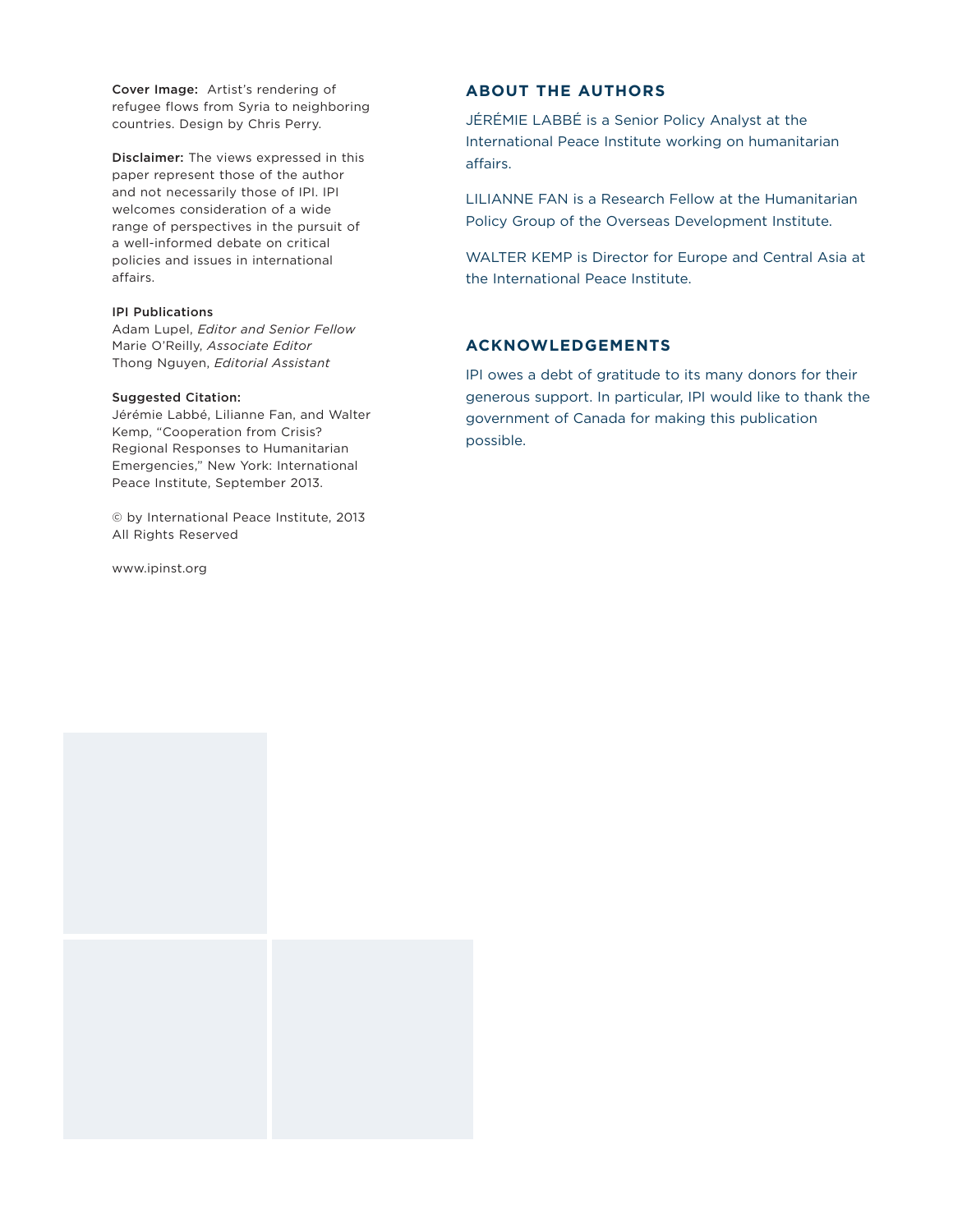# **CONTENTS**

| Executive Summary1                                                |
|-------------------------------------------------------------------|
|                                                                   |
| Dealing with Displacement in the                                  |
| LIMITED REGIONAL COOPERATION                                      |
| CONTRIBUTING FACTORS FOR A COLLABORATIVE<br><b>RESPONSE</b>       |
| LONG-TERM CONSEQUENCES                                            |
| A CATALYST FOR COOPERATION                                        |
| TRANSFERABLE ELEMENTS FROM THE BALKAN<br><b>EXPERIENCE</b>        |
| Cyclone Nargis in Myanmar and the                                 |
| COORDINATION MECHANISM FOR POST-NARGIS<br><b>RECOVERY</b>         |
| A NEW MODEL OF HUMANITARIAN PARTNERSHIP                           |
| EVOLVING REGIONAL COOPERATION                                     |
| DISASTER MANAGEMENT FRAMEWORK                                     |
| IMPLICATIONS FOR REGIONAL INTEGRATION                             |
| <b>TRANSFERABLE ELEMENTS FROM THE NARGIS</b><br><b>EXPERIENCE</b> |
| Lessons for Current and Future Humanitarian                       |
|                                                                   |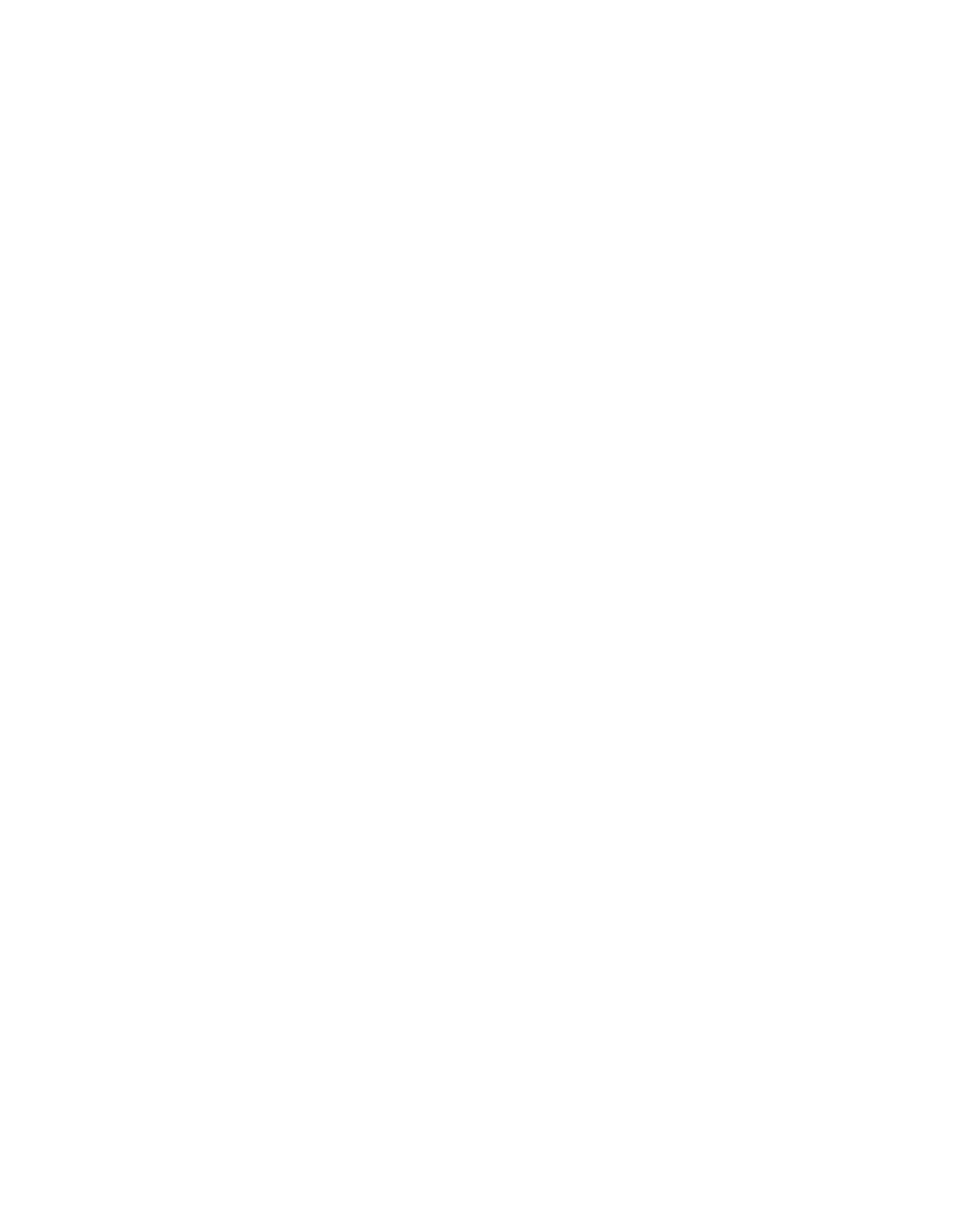# Executive Summary

With the deteriorating humanitarian situation in Syria and the broader Middle East in mind, this report investigates how past examples of regional responses to humanitarian crises have succeeded or failed to meet humanitarian objectives, in order to inform responses to contemporary crises. Second, and as importantly, it assesses whether such regional responses contributed to strengthening regional integration and cooperation, paving the way for increased regional stability and an improved capacity to respond to emergencies.

The report looks at two very different humanitarian crises: the war in the former Yugoslavia in the 1990s and Cyclone Nargis in Myanmar in 2008, respectively. It explores the ways in which countries in each region and regional organizations addressed humanitarian needs. The last section then draws lessons from these past experiences that could be applied in contemporary crises, especially the one in Syria.

The case study focusing on the Balkans examines how four countries in the region—namely, Bosnia and Herzegovina, Croatia, Montenegro, and Serbia—worked together to address the long-term consequences of population displacement, almost fifteen years after the end of the conflict in 1995. It finds that external factors, primarily the pull factor of integration into the European Union, were crucial for triggering and fostering closer regional cooperation on displacement. In addition, once the process began, regional cooperation for dealing with the humanitarian crisis was in and of itself an important confidence-building measure. By working together constructively, the parties reestablished trust and normal working relations. Furthermore, the process generated political goodwill and a positive spirit that could be channeled into other outstanding regional issues, like missing persons and borders.

The Cyclone Nargis case study focuses on the role that the Association of Southeast Asian Nations (ASEAN) played in opening up humanitarian access and organizing the humanitarian response in Myanmar—a country highly suspicious of any international interference. It concludes that ASEAN played a crucial role as a diplomatic bridge between the government and the international community, and facilitated trust building and problem solving at a regional level. The regional response to Nargis—which benefited from a preexisting, albeit nascent, disaster management structure and an emerging humanitarian consciousness—arguably contributed to the Myanmar government's increased openness toward the international community, the country's greater integration into the region, and a strengthening of ASEAN's institutional disaster management framework.

These case studies of regional responses to humanitarian crises offer a number of lessons that can be usefully applied to contemporary emergencies. While not always straightforward, particularly when addressing the humanitarian impact of conflict, these experiences demonstrate that regional cooperation can contribute to efficiently addressing some immediate humanitarian needs and, as importantly, may set in motion a virtuous circle of greater trust and mutual understanding between regional stakeholders. Greater regional cohesion, made possible through the establishment of working relationships aimed at addressing urgent and concrete needs, has the potential to strengthen regional integration, which in turn might benefit responses to crises in the future.

Four useful lessons can be drawn from the case studies that could help interested parties overcome initial obstacles to regional cooperation, especially in politically charged situations of conflict:

- Regional stakeholders' ownership over the response through leadership and direct involvement is crucial, but not necessarily spontaneous. External actors can usefully contribute through a balanced mix of pressure and technical support, while being cautious to leave the necessary room for a regionally owned process to develop.
- Preexisting regional organizations can provide an institutional framework on which to build the response, particularly where there is an emerging humanitarian consciousness and a nascent disaster management structure.
- A vulnerability-based approach that focuses on concrete and specific issues can contribute to depoliticizing discussions by addressing the least controversial issues first, while strengthening trust and mutual understanding among regional stakeholders.
- Complementarity between a high-level policy process and an expert-level process is key to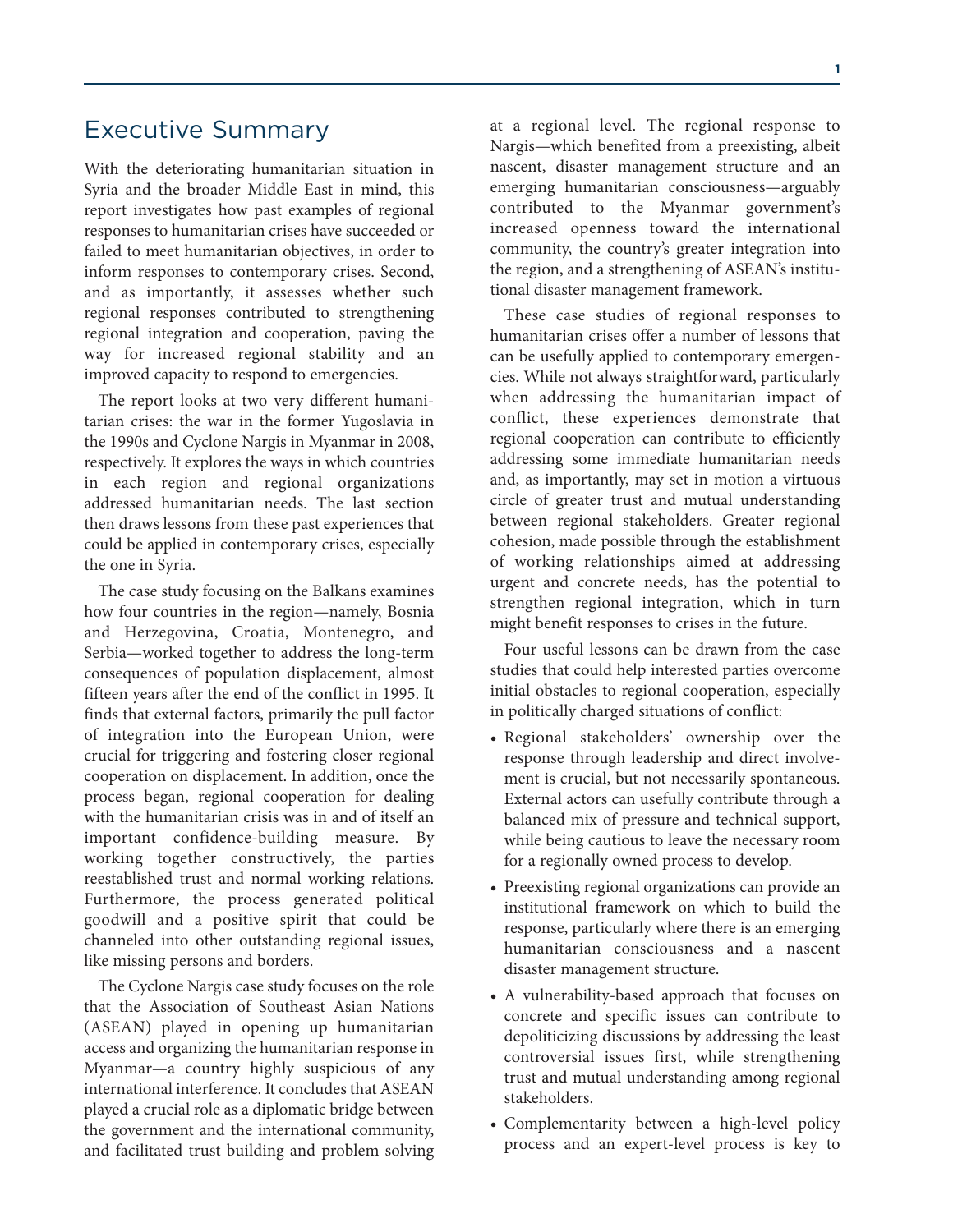equipping the response with both the vision and political commitment necessary. It also facilitates the development of working relationships aimed at addressing tangible needs.

The paper concludes with an attempt to apply some of these lessons to the crisis in Syria and the neighboring countries, suggesting that the Organisation of Islamic Cooperation could provide a useful institutional framework for addressing the increasing needs of refugees. Past cases show that constructive engagement on concrete and compelling humanitarian needs may then set the ground for strengthened regional cooperation on the political front, a highly desirable outcome given the numerous challenges the Middle East now faces.

### Introduction

The humanitarian impact and consequences of natural or man-made disasters are rarely contained within national boundaries, as the current crisis in Syria illustrates. More often than not, humanitarian emergencies have regional implications—whether in terms of impact or in terms of response—even when the original event triggering humanitarian needs happens strictly within national borders.

With the dramatically deteriorating situation in Syria and the broader Middle East in mind, the first aim of this report is to investigate how some previous regional responses to humanitarian crises have succeeded or failed to meet humanitarian objectives, in order to inform responses to contemporary crises. Second, and as importantly, the report aims to assess whether such regional responses contributed to strengthening regional cooperation and integration, paving the way for increased regional stability and an improved capacity to respond to emergencies.

The report looks at two very different humanitarian crises: the war in the former Yugoslavia in the 1990s and Cyclone Nargis in Myanmar in 2008, respectively. It explores how countries in each region or regional organizations addressed

humanitarian needs. Both case studies then assess whether these regional responses have helped strengthen cooperation and political integration within the region. The last part of the report, while acknowledging the different contexts of the two case studies, draws lessons from these past experiences that could be applied in contemporary crises, especially the one in Syria.

# Dealing with Displacement in the Western Balkans<sup>1</sup>

Armed conflicts, ethnic cleansing, and foreign intervention in the Balkans in the 1990s led to the displacement of approximately 4 million people within and beyond the borders of Bosnia and Herzegovina, Croatia, Montenegro, and Serbia. **2** Lives were turned upside down; homes were damaged and destroyed. This was the largest refugee crisis in Europe since the Second World War. Indeed, at the end of the twentieth century, the Balkans was listed as one of the United Nations High Commissioner for Refugees' (UNHCR) five priority refugee situations.

According to UNHCR, in Croatia in 1991 alone some 20,000 people were killed, more than 200,000 refugees fled the country, and some 350,000 became internally displaced. By the end of April 1992, as the war had spread to Bosnia and Herzegovina, 95 percent of the Muslim and Croat populations in the major urban areas in the east "had been forced from their homes and Sarajevo was under daily bombardment. By mid-June, Serb forces controlled two-thirds of Bosnia and Herzegovina and approximately 1 million people had fled their homes....By the time the war ended in December 1995, over half the 4.4 million people of Bosnia and Herzegovina were displaced."**<sup>3</sup>**

From 1991 to 1995 the war in Bosnia and Herzegovina and parts of Croatia resulted in 250,000 direct casualties and more than 2 million refugees and IDPs—about one-third of the total population of Bosnia and Croatia. Even after the signing of the Dayton Agreement in 1995, political

<sup>1</sup> This section draws heavily on observations and conclusions from Walter Kemp, "Rebuilding Lives: Regional Solutions to Displacement in the Western Balkans," New York: International Peace Institute, October 2012.

<sup>2</sup> International Center for Transitional Justice, "Transitional Justice in the Former Yugoslavia," Fact Sheet, January 1, 2009, available at <http://ictj.org/sites/default/files/ICTJ-FormerYugoslavia-Justice-Facts-2009-English.pdf> .

<sup>3</sup> United Nations High Commissioner for Refugees (UNHCR), State of the World's Refugees 2000: Fifty Years of Humanitarian Action (Oxford: Oxford University Press, 2001), pp. 218–219.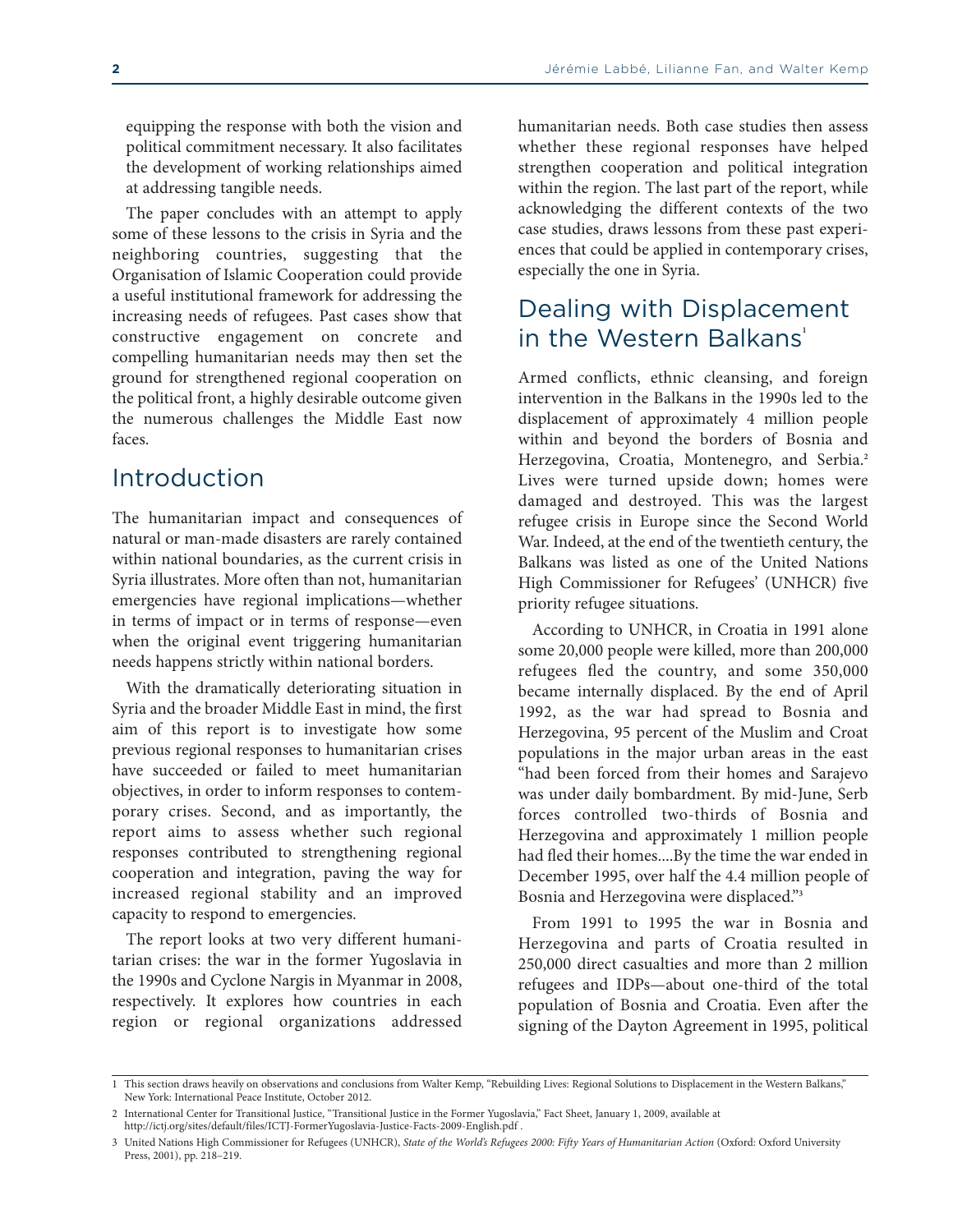tensions related to the humanitarian crisis continued, triggered by the slow return of refugees and problems in institution building.

Images of refugees and internally displaced persons (IDPs) on the move, and the "CNN effect" of highlighting the human suffering that was taking place, spurred the international community into action. Concerned about the refugee and humanitarian crisis in the Balkans—particularly in Bosnia and Herzegovina—the United Nations Security Council passed Resolution 743 in February 1992 creating the United Nations Protection Force (UNPROFOR). **<sup>4</sup>** A subsequent Security Council resolution in October prohibited unauthorized military flights in Bosnian airspace, creating the potential for a no-fly zone enforced by the North Atlantic Treaty Organization (NATO). **<sup>5</sup>** NATO activities gradually expanded to include airstrikes, particularly to protect safe havens. This eventually developed into a full air campaign, until the signing of the Dayton Agreement in December 1995.

International humanitarian actors, like UNHCR, the International Committee of the Red Cross (ICRC), the United Nations Children's Fund (UNICEF), and the World Health Organization were present and active on the ground during and after the crisis. In the early 1990s, the European Union (EU) committed close to  $\epsilon$ 1.2 billion in humanitarian aid for the region, with food and basic needs accounting for almost 60 percent of the budget. **<sup>6</sup>** The Organization for Security and Cooperation in Europe (OSCE) deployed a mission to Bosnia and Herzegovina in late 1995, and was active, inter alia, in addressing humanitarian issues. An OSCE mission was established in Croatia in April 1996 to, among other things, support the government in dealing with the reintegration of the former Serb-controlled areas and the tasks of reconciliation. The OSCE had little room for maneuver with Serbia, since Yugoslavia was suspended as an OSCE participating state in July 1992 (until November 2000).

#### LIMITED REGIONAL COOPERATION

The legacy of the war in Yugoslavia made it very difficult to promote joint responses to the humanitarian disaster. After the Dayton Agreement, the

international community—particularly the OSCE and UNHCR—worked with the governments of the region (particularly Bosnia and Herzegovina, Croatia, and what was then Serbia and Montenegro) to ensure durable solutions for refugees and IDPs in the Western Balkans, either by enabling the safe return of refugees to their homes or by integrating them into the communities they had fled to during the war. In the postwar period, hundreds of thousands of displaced persons returned home, and tens of thousands of dwellings were rebuilt. Yet, a decade after the war, many people (estimates range as high as half a million) were still living in limbo: unable to return to where they came from and not at home where they were. Furthermore, the issue remained a bone of contention within and between states in the region, straining interethnic and bilateral relations.

The outbreak of war in Kosovo in 1999 created new displacement problems, compounding the human misery and the challenges faced by the affected states and the international community. In order to make the caseload manageable, it was agreed by the parties (at the suggestion of international humanitarian actors) that in the context of relations between Bosnia, Croatia, and Serbia the issue of refugees and IDPs would include only those who had been displaced in the period between 1991 and 1995, thereby excluding Kosovo. When Montenegro became independent in June 2006, it was agreed that an exception would be made to include IDPs in Montenegro from 1999.

Despite bilateral disagreements between Croatia and Serbia, as well as simmering tensions within Bosnia and Herzegovina, the three countries agreed to meet in Sarajevo at the end of January 2005 to try to make progress on the refugee issue. In the Sarajevo Declaration of January 31, 2005, the ministers responsible for refugees and IDPs of the three countries said they would solve the remaining displacement issues by the end of 2006. But this did not occur due to disagreements over occupancy and tenancy rights (particularly regarding compensation for those whose rights had been terminated) and over pensions and social security, and even due to arguments about the very number of persons

<sup>4</sup> UN Security Council Resolution 743 (February 21, 1992), UN Doc. S/RES/743.

<sup>5</sup> UN Security Council Resolution 781 (October 9, 1992), UN Doc. S/RES/781.

<sup>6</sup> European Commission's Humanitarian Aid Office (ECHO), "ECHO in the Balkans: 12 Years of Humanitarian Action 1991–2003," October 2003, p. 4.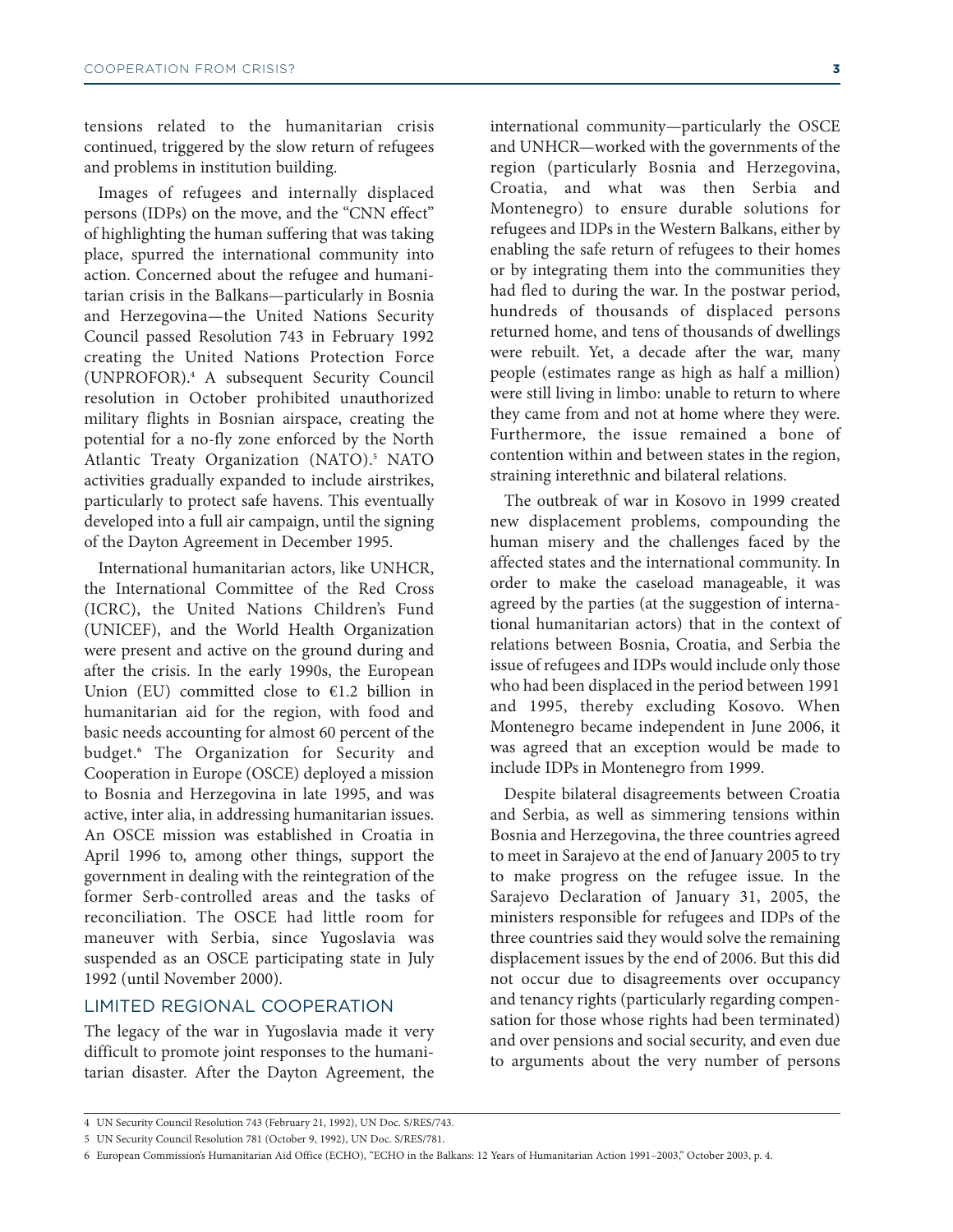affected. Furthermore, there was little coordination of national action plans in a joint, regional implementation strategy. As a result, in 2008 UNHCR still listed the Balkans as one of its five priority refugee situations (namely, situations that had lasted longer than five years involving more than 20,000 people). The Sarajevo Process, which followed on from the *Sarajevo Declaration*, was failing.

#### CONTRIBUTING FACTORS FOR A COLLABORATIVE RESPONSE

The role of intergovernmental organizations was vital for moving the parties toward a coordinated and durable regional solution to the humanitarian crisis in the Balkans. The OSCE, the EU, and UNHCR all encouraged the parties to work together, and provided support and incentives to do so.

That said, it took time—almost fifteen years and a lot of persuasion from the international community. On March 25, 2010, the foreign ministers of Bosnia and Herzegovina, Croatia, Montenegro, and Serbia (the "partner countries"), as well as representatives of the European Commission, UNHCR, the OSCE, and the Council of Europe, met in Belgrade. In their joint communiqué, the four foreign ministers acknowledged that "the problem of refugees and internally displaced persons has not yet been fully resolved in any of these states and therefore it is necessary to intensify regional cooperation in order to achieve just, comprehensive and durable solutions, primarily for the most vulnerable ones, aware that it would contribute to the further promotion of goodneighbourly relations and stability in the region, including mutual support in the European integration process."**<sup>7</sup>**

To spur the four countries into action, the EU, the OSCE, and UNHCR issued a "joint discussion paper" at the Belgrade meeting. It identified some of the outstanding issues, and listed five actions that should be carried out. Among the outstanding issues mentioned were disagreements over statistics; civil status; employment and socioeconomic integration (particularly of minorities); occupancy and tenancy rights; housing and property; and the

validation of years of service for pension purposes. As next steps, the international community stressed the need for intensified technical cooperation on data in order to measure the magnitude of the problem and the scope of the assistance necessary; parameters and criteria for a comprehensive needs assessment in all countries; the creation of bilateral and regional working groups to address the outstanding issues; an action plan addressing the specific needs to be resolved (including timelines, budgetary commitments, and methodologies); and a joint information campaign to inform remaining refugees on conditions for durable solutions.

Multilateral organizations contributed to the success of this humanitarian initiative through their activities on the ground as well as their diplomacy. The OSCE (particularly through its field missions) was active on the ground in all four countries of the region, working to help defuse tensions and to promote reconciliation. UNHCR provided the normative framework for dealing with displacement and the expertise to help the governments live up to their commitments.

But in terms of a game changer that could provide the leverage to move the parties closer to a solution, the prospect of EU accession was clearly the strongest pull factor. Croatia, which applied for EU membership in 2003, knew that as part of its accession process it would have to live up to the EU *acquis*, including in relation to the judiciary and fundamental rights. **<sup>8</sup>** Serbia, which applied for EU membership in December 2009, also wanted to demonstrate goodwill and to cooperate with the international community. This was manifested, inter alia, by delivering Ratko Mladic to the International Criminal Tribunal for the former Yugoslavia in The Hague on May 31, 2011 (which was one of the preconditions for becoming an EU member state). In short, the parties realized that it was in their self-interest to work toward a regional solution both as an end in itself and as part of the European integration process.

Another important factor was that the international community spoke with one voice, thanks to the appointment of a personal envoy of the UNHCR in February 2011. Anne Willem Bijleveld

<sup>7</sup> *Joint Communiqué*, Belgrade, March 25, 2010, available at [www.mhrr.gov.ba/izbjeglice/Donatorska\\_konferencija/Joint%20Communique.pdf](www.mhrr.gov.ba/izbjeglice/Donatorska_konferencija/Joint%20Communique.pdf) .

<sup>8</sup> The *acquis*, also known as the *acquis communautaire*, is the "body of common rights and obligations that is binding on all the EU member states." See the European Commission's online glossary on enlargement policy, available at [http://ec.europa.eu/enlargement/policy/glossary/terms/acquis\\_en.htm](http://ec.europa.eu/enlargement/policy/glossary/terms/acquis_en.htm) .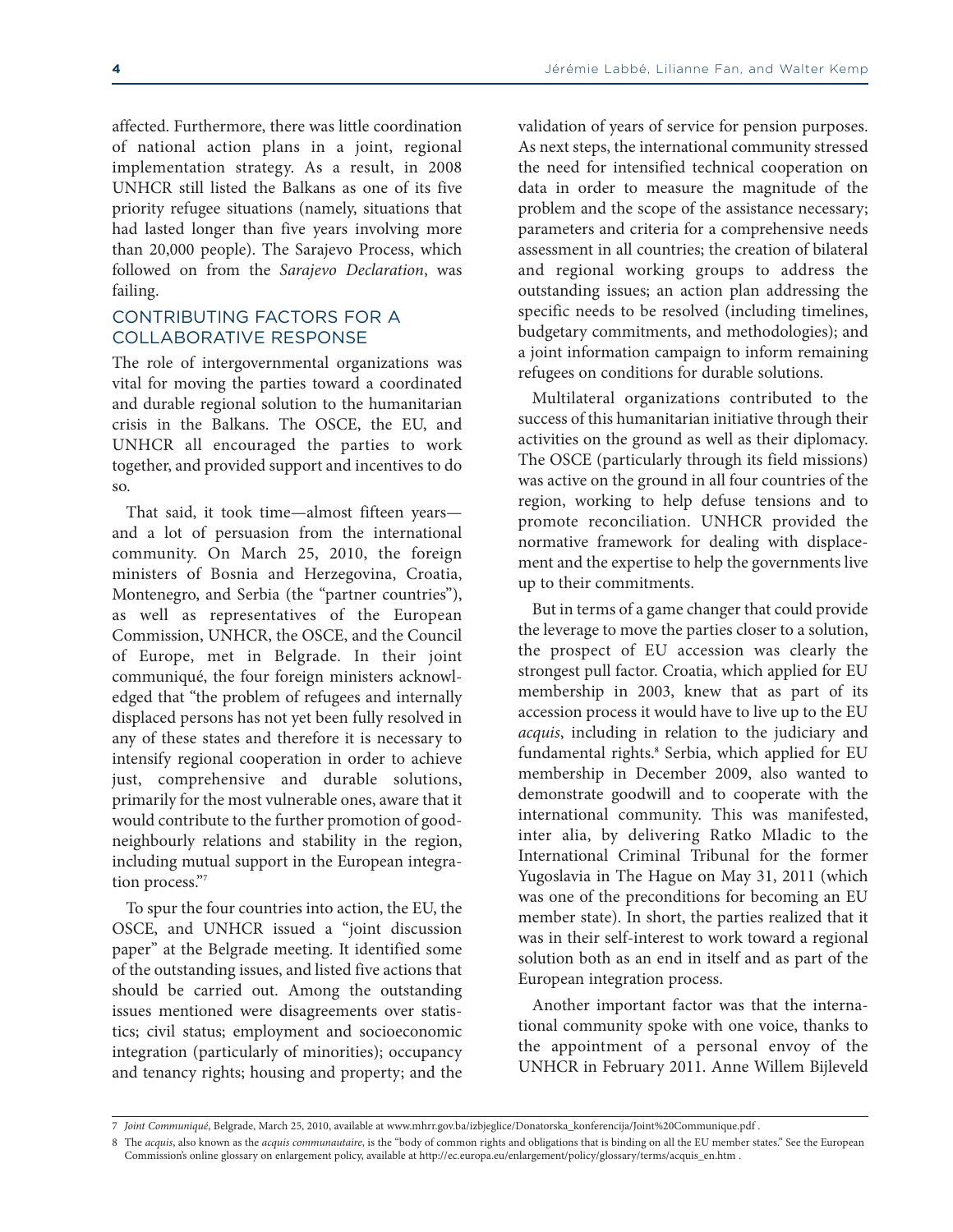of the Netherlands managed to coordinate the position of the UNHCR, the EU, and the OSCE, and gain the backing of bilateral donors, which enhanced his authority and leverage.

#### LONG-TERM CONSEQUENCES

Trust and confidence was built through several expert-level working groups. Two bilateral working groups, involving Serbia and Croatia, focused on the thorny issues of data exchange and pensions. One regional working group covered the issues of the civil status of documents; another developed a public information campaign (to explain the process to the public, particularly the beneficiaries); a third was responsible for drafting the joint ministerial declaration; while a fourth worked on the Joint Regional Multi-Year Program. A fifth group, which was eventually merged with the fourth, looked at how to set up a trust fund mechanism for managing the funds that would be provided at the donors' conference. Each working group was chaired by one of the four countries.

The international community steered the process and provided advice (for example, on drafting the joint declaration and the multiyear program), but it also left the parties to themselves. They were responsible for convening and running the meetings. This gave them a strong sense of ownership and made them stakeholders in the process. As a result of these meetings, positions were articulated, proposals were made, and needs were identified. In the process, the negotiators got to know each other better and gradually toned down political rhetoric and point scoring in favor of seeking joint solutions to concrete (and often shared) problems. They truly became partner countries.

The incentive to reach compromise was strengthened by the prospect of a donors' conference to discuss the creation of a multidonor fund to assist in the process of return or local reintegration of refugees and IDPs. This was a sizeable carrot that kept the parties working together. It also created time pressure. Furthermore, the four governments had to work together to ensure complementarity between their national strategies and to devise a joint proposal. This began to work well, to the point that the parties were soon drafting common

funding requests. The fact that the four countries conveyed such requests together made a favorable impact on the donors.

An important breakthrough in promoting regional cooperation came when the parties agreed on the need to protect the most vulnerable. This needs-based approach depoliticized the issue by shifting the focus from the interests of ethnic groups to the humanitarian needs of individuals. Individuals who fulfilled one or several of the vulnerability criteria drawn up by UNHCR (for example, households that had a low income or were living in undignified conditions, old people living on their own, people with disabilities, women or young people at risk, single parents with dependents) were to be prioritized for assistance programs.

#### A CATALYST FOR COOPERATION

Eventually the parties came to an agreement that not only addressed some of the humanitarian consequences of the crisis but also served as a catalyst for greater regional cooperation. At a meeting in Belgrade on November 7, 2011, the foreign ministers of Bosnia and Herzegovina, Croatia, Montenegro, and Serbia agreed on a *Joint Declaration on Ending Displacement and Ensuring Durable Solutions for Vulnerable Refugees and Internally Displaced Persons*. In it, the ministers declared their conviction that "achieving just, comprehensive and durable solutions for refugees and internally displaced persons in the region will contribute in a crucial manner to deepen our goodneighbourly relations and stability in the region." They recognized that "the successful resolution of these issues is vital to the further enhancement of positive and productive relations among our countries and citizens and the underpinning of our respective bids to join the European Union."**<sup>9</sup>**

They recalled the principles that had been made in past agreements (the *Sarajevo Declaration* of 2005 and the *Belgrade Joint Communiqué* of 2010), "in particular full respect for the rights of refugees and internally displaced persons and the mutual obligation to closely cooperate and synchronize our activities in order to ensure durable solutions for them, either through voluntary return and reintegration or local integration."**<sup>10</sup>**

Joint Declaration on Ending Displacement and Ensuring Durable Solutions for Vulnerable Refugees and Internally Displaced Persons, Belgrade, November 7, 2011, para. 1.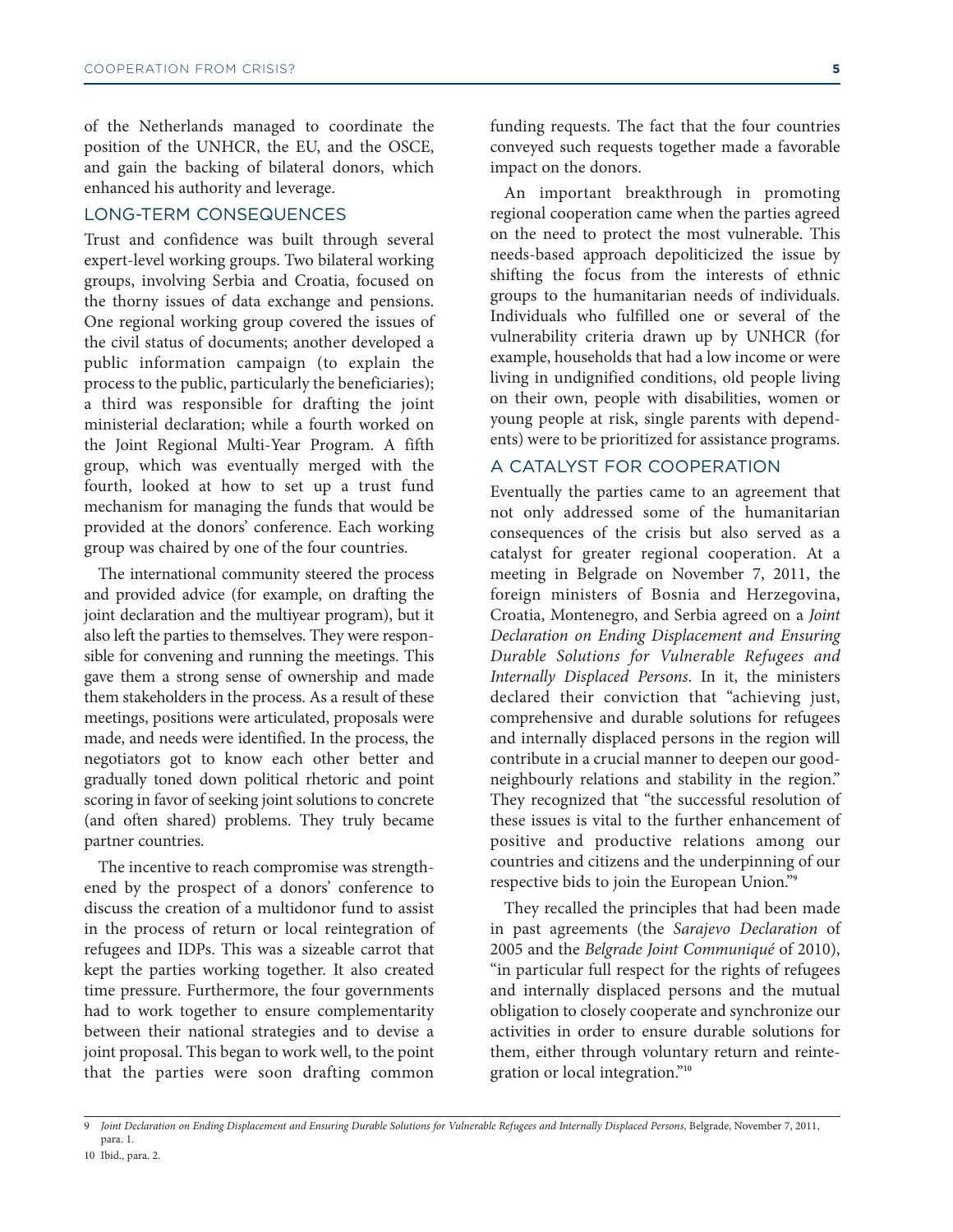The four ministers announced that they had developed a regional working plan outlining the actions being taken to remove remaining obstacles and to achieve durable solutions. Among the issues that they listed as being resolved were ensuring adequate housing for all refugees accommodated in collective centers; a regional framework for addressing the housing needs of vulnerable persons; accelerated procedures for civil documentation, including recognition of genuine documents already in the possession of refugees and IDPs; and ensuring continued regional data exchange to avoid duplication of assistance and to ensure that no one was excluded. The ministers also declared that they had agreed to a Joint Regional Programme on Durable Solutions for Refugees and Displaced Persons. This was presented to the international donors' conference in Sarajevo on April 24, 2012. Around €300 million was pledged at the international donors' conference.

The parties continue to work together to implement the Regional Housing Programme, which is designed to provide durable and sustainable housing solutions to some 74,000 individuals, or 27,000 households. The money is being disbursed through a fund managed by the Council of Europe Development Bank. The program is expected to last for five years.

External factors, like the pull factor of EU integration, fostered closer regional cooperation for addressing the humanitarian crisis in the Western Balkans. Nevertheless, once the process began, regional cooperation for dealing with the humanitarian crisis was an important confidence-building measure. By working together constructively, the parties reestablished trust and normal working relations. Furthermore, the process generated political goodwill and a positive spirit that could be channeled into other outstanding regional issues, like missing persons and borders.

#### TRANSFERABLE ELEMENTS FROM THE BALKAN EXPERIENCE

The experience of the Western Balkans in dealing with displacement after the wars of 1991 to 1995 can be considered a success story, although it took more than fifteen years to get the parties to work together. Is this experience transferable to other parts of the world, like the Middle East? Among the lessons learned are the following:

- Despite tragic failures in protecting civilians, the engagement of the UN Security Council and the deployment of UNPROFOR, backed up by NATO, demonstrated the concern and resolve of the international community regarding the humanitarian crisis.
- The presence of international and humanitarian actors on the ground—like the ICRC, UNHCR, and OSCE—was vital for monitoring the situation, collecting information, responding to the needs of IDPs and refugees, and working with the parties for durable solutions.
- The pull factor of the EU was essential, although this could be substituted by the leverage of conditional donor support from development banks, international financial institutions, and individual states working under the umbrella of a like-minded group of international and regional organizations.
- An important lesson from the Western Balkans is that it is essential to ensure complementarity between a high-level political process, expertlevel negotiations, and a set of clear and shared objectives which, if fulfilled, will result in tangible benefits (for the countries concerned and the people in need).
- The regional approach was important in order to defuse bilateral tensions, address the concerns of a wider pool of refugees, and potentially create momentum for resolving other outstanding issues.
- Taking a vulnerability-based approach proved successful. Similar vulnerability criteria could be applied elsewhere, albeit adapted to the local conditions. The challenge is to identify who is vulnerable and how many of them there are. Agreeing on the numbers can be contentious, but this should not derail the process. As in the case of the Western Balkans, an independent thirdparty evaluation, drawing on existing data, can help to depoliticize the issue.
- It is important for the parties themselves to take ownership of the process—through their participation in working groups, drafting of joint political statements, the elaboration of a regional plan of action, and unified requests for funding.
- The prospect of a donors' conference created a major incentive and time pressure that obliged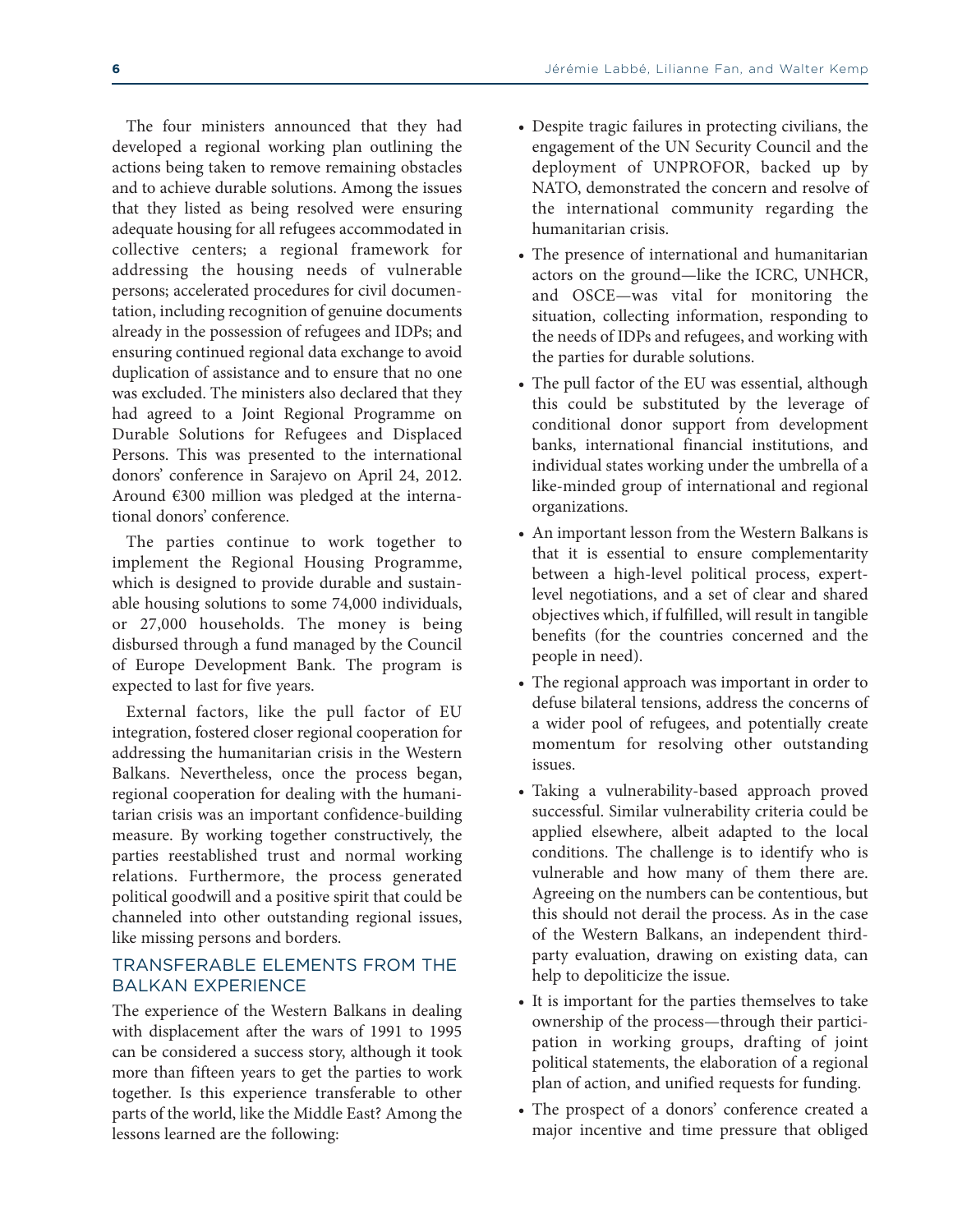the parties to work together.

- The example of the working groups could be replicated. However, if the parties speak different languages and are less cooperative than the countries of the Western Balkans turned out to be, then it will be necessary for the international community to play a more intrusive role in the process. This runs the risk of reducing the sense of ownership among the parties and makes it easier for them to blame those trying to facilitate the process rather than being forced to take responsibility themselves. It also makes it harder for the negotiators to socialize (which is also a vital element for improving trust and confidence).
- The key is to get the parties to focus on (and try to resolve) specific issues. Focusing on specific issues strips away political and nationalistic arguments and obliges the parties to identify and resolve concrete problems. This can also help to de-politicize the process.
- The mixture of incentives and pressure that was used in the Western Balkans is a valuable model that could be followed elsewhere.
- It is vital that the international community speaks with one voice. The example of appointing a humanitarian coordinator (i.e., personal envoy of the UNHCR) could be replicated elsewhere.
- Through the process of working together, the parties of the region got to know and understand each other better, narrowed their differences, and developed joint strategies. Such an approach not only helps to deal with the specific issue of displacement, it can also build confidence among the parties that can facilitate progress in other areas.
- Is it essential for the conflict to be over before displacement issues are addressed? Perhaps not, but it certainly helps since people need to feel that they have somewhere safe to return to. That said, the voice of displaced populations should be heard in the settlement process. Indeed, trying to resolve displacement issues can promote cooperation and contribute to peace.

# Cyclone Nargis in Myanmar and the ASEAN Response

Cyclone Nargis struck Myanmar on May 2 and 3, 2008, causing widespread destruction and devastation across the Ayeyarwady Delta. The cyclone was the deadliest ever recorded in the North Indian Ocean Basin and the second-deadliest named tropical storm of all time.

According to the government of Myanmar's figures, Cyclone Nargis left more than 140,000 people dead or unaccounted for, 800,000 homeless, and more than 20,000 injured. **<sup>11</sup>** An estimated 2.4 million people—one third of the entire population of the Ayeyarwady and Yangon divisions—were affected.

The cyclone devastated fishing and farming communities across the affected area, destroyed some 700,000 homes, and caused severe damage to critical infrastructure. More than 75 percent of the hospitals and clinics were destroyed; power lines were severed; roads and bridges were destroyed; three-quarters of the livestock was killed; and half of the region's fishing fleet was damaged. **<sup>12</sup>** More than a million acres of rice paddy in the region known as the country's "rice bowl" were destroyed by seawater. **13**

Damage from the cyclone was estimated at \$4 billion, with \$1 billion needed for recovery until 2012. Total economic losses amounted to approximately 2.7 percent of Myanmar's projected gross domestic product (GDP) in 2008. **14**

Following the cyclone, the government of Myanmar accepted aid from a limited number of bilateral donors but was reluctant to allow broader access to international aid and aid workers. This led to an outcry from the international community and pressure mounted significantly, even resulting in some diplomats calling for urgent international assistance to be delivered without the consent of the government of Myanmar under the principle of a "responsibility to protect." This impasse generated early expectations from international donors and the broader international community that the

13 Trócaire and MMRD, "The Private Sector."

<sup>11</sup> Trócaire and Myanmar Marketing Research & Development Co. Ltd (MMRD), "The Private Sector and Humanitarian Relief in Myanmar: A Study of Recent Practices of Business Engagement in Humanitarian Relief to Assess the Potential, Modalities and Areas for Future Cooperation," October 2011.

<sup>12</sup> Association of Southeast Asian Nations (ASEAN), "Charting a New Course: ASEAN-UN Post-Nargis Partnership," ASEAN Secretariat, Jakarta, 2010.

<sup>14</sup> Tripartite Core Group, "Post-Nargis Joint Assessment," July 2008.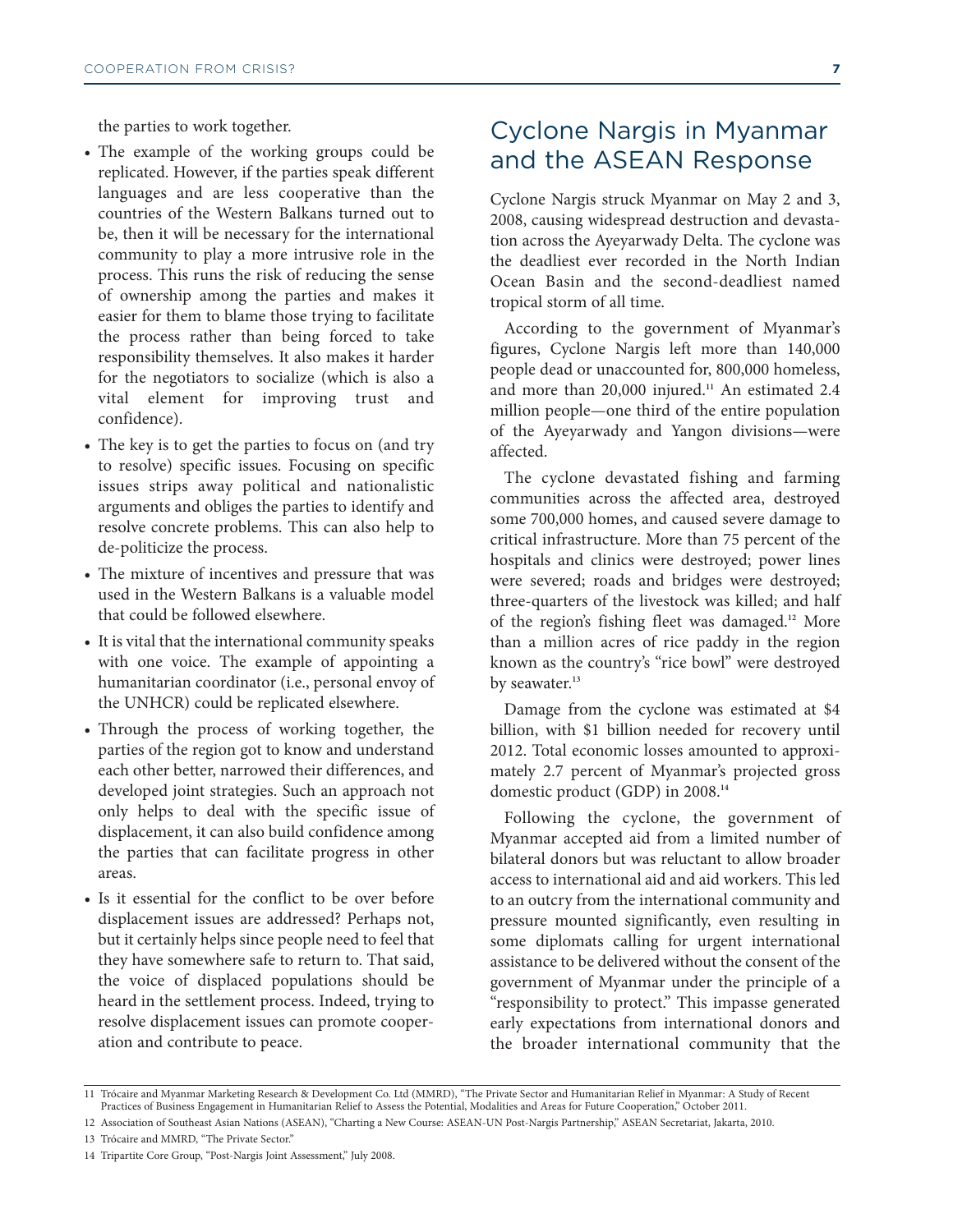Association of Southeast Asian Nations (ASEAN) should play some kind of role in pressuring its member state to urgently grant humanitarian aid workers unfettered access to the delta. **<sup>15</sup>** As the evidence of the scale of devastation started to trickle out to the world, these expectations grew and ASEAN took on a progressively proactive stance.

Less than three weeks after the cyclone, ASEAN member states, including Myanmar, came to an agreement that ASEAN would assume a leadership role in the post-Nargis response. This marked the first-ever mission in which the regional organization played a coordinating role. It set an important precedent for ASEAN's potential role in crisis management in the region and also in acting as a diplomatic bridge between its member states and the wider international community.

#### COORDINATION MECHANISM FOR POST-NARGIS RECOVERY

ASEAN's engagement began soon after the cyclone. On May 5<sup>th</sup>, ASEAN's then secretary-general, Dr. Surin Pitsuwan, called on all member states to provide urgent relief assistance through the framework of the ASEAN Agreement on Disaster Management and Emergency Response. On May 8<sup>th</sup>, the government of Myanmar agreed to work in coordination with the ASEAN Secretariat to assemble and deploy an emergency rapid assessment team, comprising government officials, disaster management experts, and NGOs from member countries. In the first-ever such mission for ASEAN, the Emergency Rapid Assessment Team was deployed to Myanmar from May  $9<sup>th</sup>$  to 18<sup>th</sup>. Its report was submitted to a special ASEAN ministerial meeting on May 19<sup>th</sup>.

At the ASEAN ministerial meeting, ASEAN foreign ministers agreed to establish an ASEAN-led coordinating mechanism to "facilitate the effective distribution and utilization of assistance from the international community, including the expeditious and effective deployment of relief workers, especially health and medical personnel."**<sup>16</sup>** ASEAN had never played such a role before. Over the next week, the ASEAN Secretariat, in consultation with

experts from member states, worked on designing an appropriate mechanism, drawing on Indonesia's experience in the 2004 Indian Ocean tsunami recovery effort. The result was a two-tiered structure, consisting of the ASEAN Humanitarian Task Force (AHTF), a diplomatic and policy-level body chaired by the ASEAN secretary-general, and a Yangon-based Tripartite Core Group (TCG), consisting of ASEAN, the Myanmar government, and the United Nations, to facilitate day-to-day operations and coordinate the management and planning of the relief effort. The AHTF-TCG mechanism was granted a mandate for a two-year period.

The AHTF comprised twenty-two members: two from the ASEAN Secretariat (including the ASEAN secretary-general as chair) and two officials (one senior diplomat and one technical expert) from each of the ten ASEAN countries. The mandate of the task force was to supervise and advise the TCG, including on broad strategic planning, priorities, and targets. The TCG's role was to oversee the coordination of resources, to facilitate operations, and to coordinate the monitoring and evaluation of the recovery effort in the Nargis-affected areas. The ASEAN component of the TCG comprised a senior ASEAN member (i.e., an ambassador based in Yangon), an official from the ASEAN Secretariat, and an expert on disaster management. The Myanmar component of the TCG was made up of a senior member from the government, appointed by the Central Coordinating Board, and two others. The United Nations component comprised the UN humanitarian coordinator, the resident coordinator, and the head of one of the UN operational agencies, on a rotating basis. Additional technical experts were invited to provide technical support as required.

After the special ministerial meeting, the decision to establish an ASEAN-led coordinating mechanism for Cyclone Nargis was communicated immediately to UN Secretary-General Ban Kimoon. On May 21<sup>st</sup>, Mr. Ban met then prime minister of Myanmar Thein Sein in Yangon. Two days later, he succeeded in securing a breakthrough

<sup>15</sup> ASEAN is an intergovernmental organization in Southeast Asia with a current membership of ten member states. It was founded on August 8, 1967, by the five member states of Indonesia, Malaysia, the Philippines, Singapore, and Thailand. The membership of the regional organization has since expanded to include Brunei, Myanmar, Cambodia, Laos, and Viet Nam. ASEAN's aims include the maintenance of regional stability and peace, the acceleration of economic growth and regional integration, and the protection of social and cultural wellbeing for all ASEAN citizens.

<sup>16</sup> ASEAN, "ASEAN-led Mechanism," Post Nargis Knowledge Management Portal, available at <www.aseanpostnargiskm.org/response-to-nargis/asean-led-mechanism> .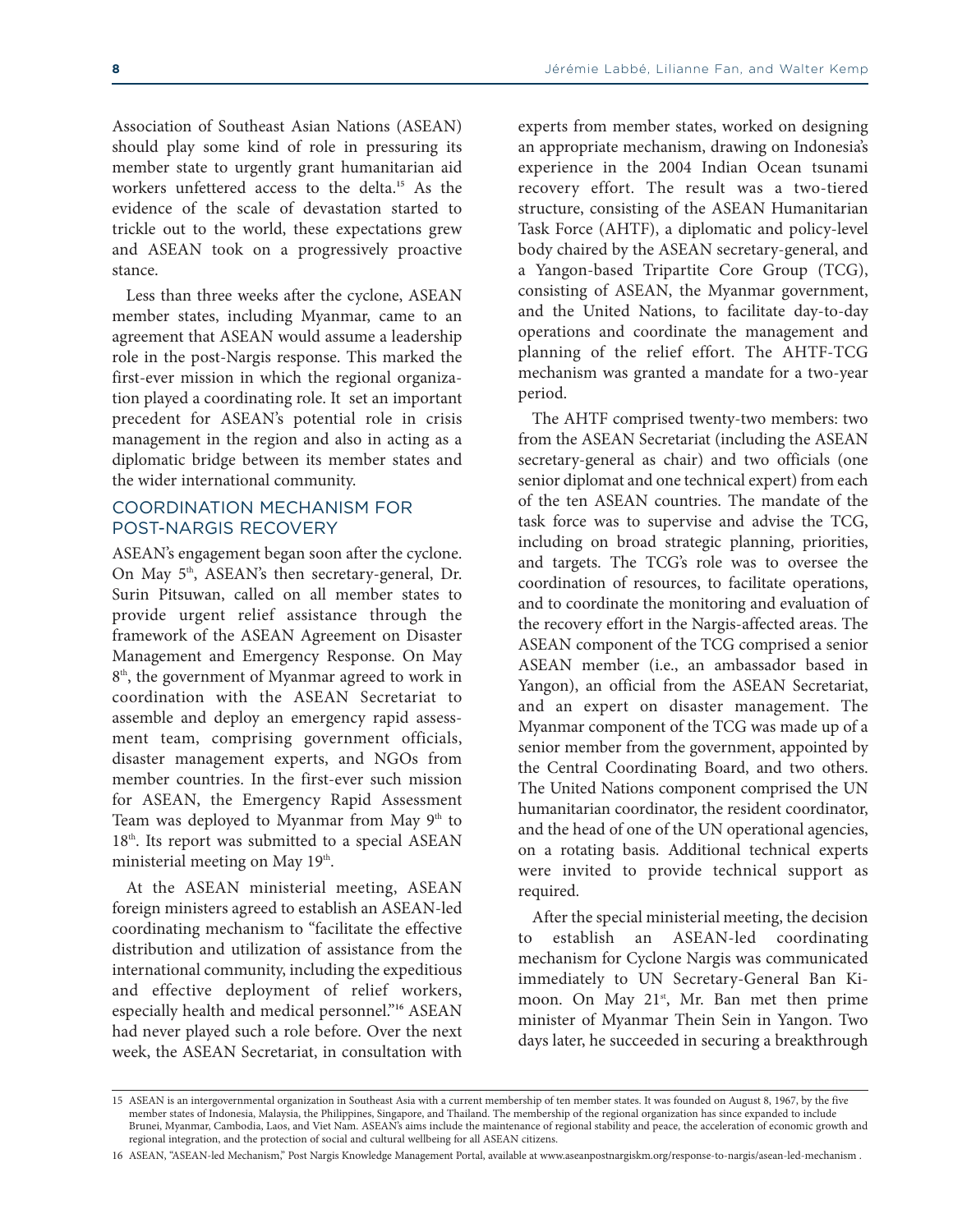agreement with then president General Than Shwe to allow access to all aid workers. On May 24<sup>th</sup>, Mr. Ban and Dr. Pitsuwan jointly launched the ASEAN-UN partnership at Don Mueang airport in Bangkok and then returned to Yangon for a pledging conference held the next day. Donors who attended the conference made two main calls to the government of Myanmar: to permit unfettered access to cyclone-affected areas and to conduct a credible needs assessment in cooperation with the international community, both of which were addressed through the TCG mechanism.

The TCG is recognized to have achieved early successes with a number of key issues. The first was the facilitation of unimpeded access for humanitarian workers through the granting of nearly 4,000 visas during the emergency relief period. Second, ASEAN worked with the government of Myanmar and international partners to establish benchmarks to regularly monitor progress in the recovery effort.

One of the first tasks of the Tripartite Core Group was to conduct a credible needs assessment. To carry out this task, the Post-Nargis Joint Assessment (PONJA) was launched by the TCG on June 8, 2008, involving the government of Myanmar, ASEAN, the UN, international financial institutions, and international NGOs. More than 300 people, divided into thirty-two teams, spent ten days touring the cyclone-affected areas—places that had previously been effectively closed to foreigners.

Following the joint assessment, the TCG adopted a results framework and monitoring system to track progress of the humanitarian and recovery response. Community monitoring was conducted through a series of post-Nargis periodic reviews; complementary qualitative monitoring of social and socioeconomic impacts of the disaster and the aid effort were also tracked through post-Nargis "social impacts monitoring" exercises. Indicators for social recovery included an analysis of genderdisaggregated data from affected communities and also social relations within communities, including gender relations. For example, the third social impacts monitoring exercise, or SIM 3, was published in April 2010 and found that gender

relations were good overall, and that women had more awareness of aid affairs than before, but that women, especially widows, faced increasing burdens from economic stress. **17**

The TCG also facilitated the development of a post‐Nargis recovery and preparedness plan, outlining a three-year strategy from 2009 through 2011 to consolidate progress and promote durable recovery in the affected areas. As it was realized that coordination was needed not just in Yangon but closer to the affected communities, an in-country mechanism was established in June 2009 consisting of a recovery coordination center and recovery hub offices in four townships as a joint UN-ASEAN mechanism to support all recovery partners. This followed the phasing out of the UN "cluster coordination" system that functioned during the emergency and early recovery period. The TCG would convene regularly to discuss and make decisions on key issues and was perceived by aid agencies in Myanmar to be generally effective. **18**

#### A NEW MODEL OF HUMANITARIAN PARTNERSHIP

ASEAN's post-Nargis engagement was critical in building a bridge between the government of Myanmar and the international community to facilitate humanitarian assistance to Myanmar. It helped to open up an unprecedented level of humanitarian space in the country. In the words of then UN emergency relief coordinator John Holmes following a visit to cyclone-affected areas in late July 2008, "Nargis showed us a new model of humanitarian partnership, adding the special position and capabilities of the Association of Southeast Asian Nations to those of the United Nations in working effectively with the government." ASEAN leadership, Holmes continued, was "vital in building trust with the government and saving lives."<sup>19</sup>

The decision to establish the ASEAN-led mechanism was driven by ASEAN's emerging humanitarian consciousness and concern with disaster management, as well as a concern that its own credibility was being challenged by Myanmar's reluctance to grant wider access to international

<sup>17</sup> Tripartite Core Group, "Post-Nargis Social Impacts Monitoring: April 2010," July 2010.

<sup>18</sup> Katherine Baldwin, "Myanmar: ASEAN Finds New Purpose with Cyclone Nargis Response," AlertNet, May 4, 2009, available at

<http://reliefweb.int/report/myanmar/myanmar-asean-finds-new-purpose-cyclone-nargis-response> .

<sup>19</sup> See Yves-Kim Creac'h and Lilianne Fan, "ASEAN's Role in the Cyclone Nargis Response: Implications, Lessons and Opportunities," *Humanitarian Exchange*, No. 41 (December 2008).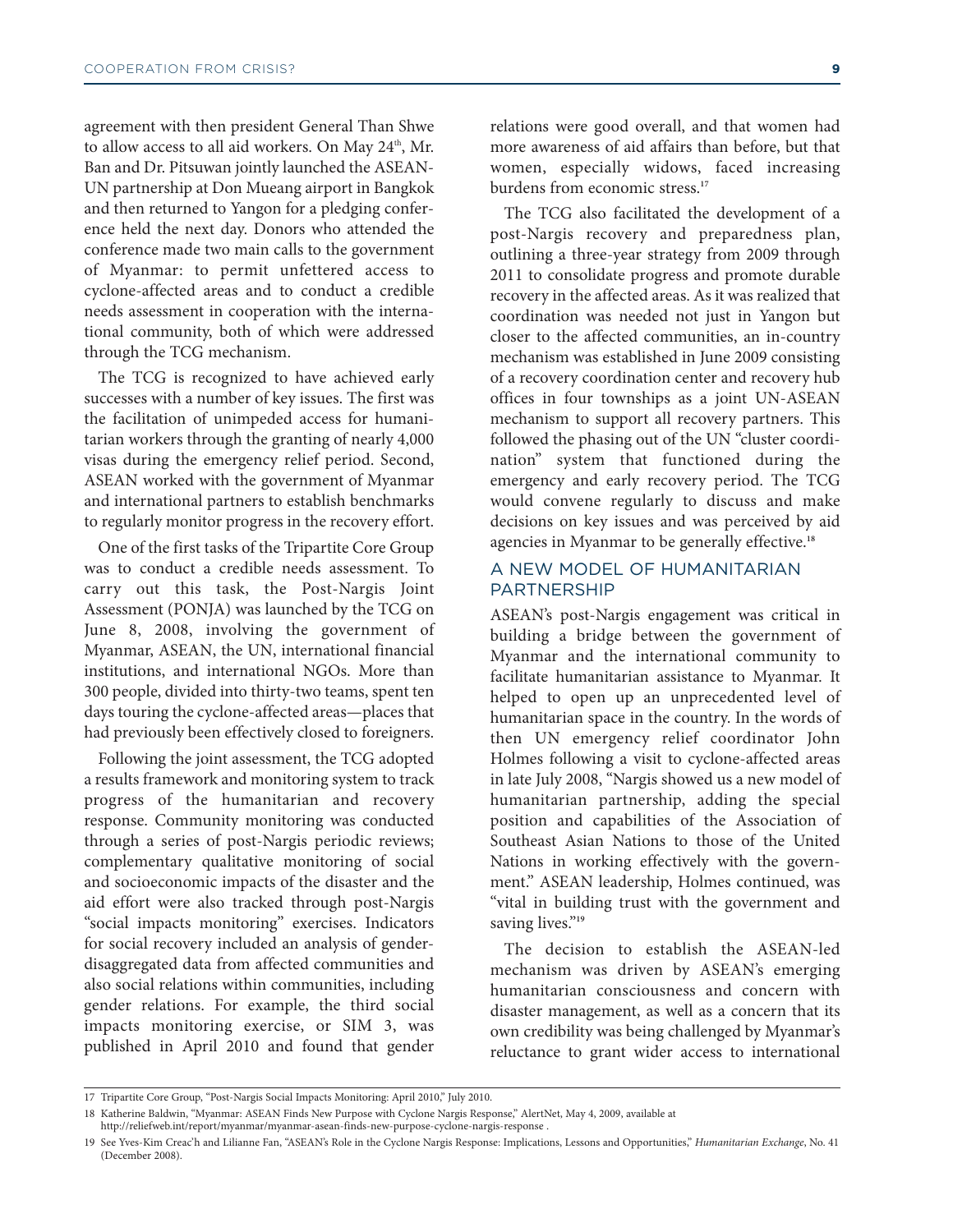aid. ASEAN's secretary-general, Dr. Surin Pitsuwan, recounted how Myanmar's choices were presented plainly by then foreign minister of Indonesia, Hasan Wirayuda:

There are three options available to Myanmar. First is for Myanmar to resist the call and the world will barge in, based on the principle of "responsibility to protect." Second, Myanmar will have to deal with the United Nations alone because the world will not helplessly tolerate the suffering of millions. And the third is ASEAN and Myanmar facing the world together and conducting an orderly flow of personnel and materials for the rescue effort and the recovery later on. **20**

Faced with these scenarios, Myanmar accepted ASEAN's offer of support in facilitating international assistance and coordinating the post-cyclone recovery effort.

For ASEAN, the role was unprecedented and a test for its relevance. Dr. Pitsuwan defined the humanitarian mission as a double challenge: first, to "build back better for both of us, for Myanmar and for ASEAN," restoring Myanmar to "its traditional role as the rice bowl not only of Myanmar but of Southeast Asia," and second, to prove ASEAN's relevance at the same time by forging of "a new model of humanitarian partnership" for the Southeast Asia region. ASEAN, in the words of Secretary-General Dr. Surin, was being "baptised" by Cyclone Nargis. **<sup>21</sup>** The crisis also occurred at a defining moment for ASEAN, just months after member states had adopted the first ASEAN Charter. Nargis thus provided ASEAN with "a window of opportunity to make meaningful progress on the goals of the Charter."**<sup>22</sup>**

#### EVOLVING REGIONAL COOPERATION

ASEAN's engagement in Cyclone Nargis took place in a context where regional cooperation had been evolving from cooperation based on the principle of non-interference in the domestic matters of neighboring states and a focus on regional stability, to one defined by a common set of principles and a growing sense of mutual responsibility—not only for peace and security but also for the social wellbeing for all ASEAN citizens. ASEAN had been established in the context of decolonization and the Cold War, during which many newly independent countries in Southeast Asia faced multiple challenges associated with transitions, including internal conflict, interstate tensions, and invasions by big powers. Thus, the objective of ASEAN at its founding was "to accelerate the economic growth, social progress and cultural development in the region through joint endeavours in the spirit of equality and partnership in order to strengthen the foundation for a prosperous and peaceful community of South-East Asian Nations."**<sup>23</sup>**

The organization was founded on a set of core principles, including non-interference in its members' internal affairs, consensus, the non-use of force, and non-confrontation. These principles governed ASEAN's approach to dealing with its member states affected by crisis, including Myanmar. This approach favored "quiet diplomacy," "constructive engagement," and "confidence building" to more confrontational means of peacemaking.

By the 1990s, some ASEAN leaders claimed the body had one of the most successful models of regional cooperation in the world—the "ASEAN Way"—which emphasized informality, organizational minimalism, inclusiveness, consultations and consensus, and dispute resolution. **<sup>24</sup>** Some of the harshest criticism of ASEAN's "constructive engagement" approach came, in fact, from its position on Myanmar since the 1990s. Following the country's accession to ASEAN, however, some members began to speak more openly about the need to bring about change and reforms in Myanmar. ASEAN's strongest and most united criticism of the Burmese junta came in the wake of the latter's brutal crackdown on civilian protesters in September 2007, during which some ASEAN members questioned the degree to which they should uphold the principle of non-interference in relation to Myanmar. The decision to play a major

<sup>20</sup> See Surin Pitsuwan, "From Baptism by Cyclone to a Nation's Fresh Start," *Bangkok Post*, February 17, 2012.

<sup>21</sup> ASEAN, "Welcome Remarks by H.E. Dr. Surin Pitsuwan, Secretary-General of ASEAN as the Chairman of ASEAN Task Force at the ASEAN Roundtable on Post Nargis Joint Assessment for Response, Recovery and Reconstruction," Yangon, Myanmar, June 24, 2008.

<sup>22</sup> ASEAN, "Charting a New Course."

<sup>23</sup> ASEAN, "The ASEAN Declaration (Bangkok Declaration)," Bangkok, August 8, 1967, available at <www.asean.org/news/item/the-asean-declaration-bangkok-declaration> .

<sup>24</sup> Amitav Acharya, *Constructing a Security Community in Southeast Asia: ASEAN and the Problem* (Oxford: Routledge, 2009).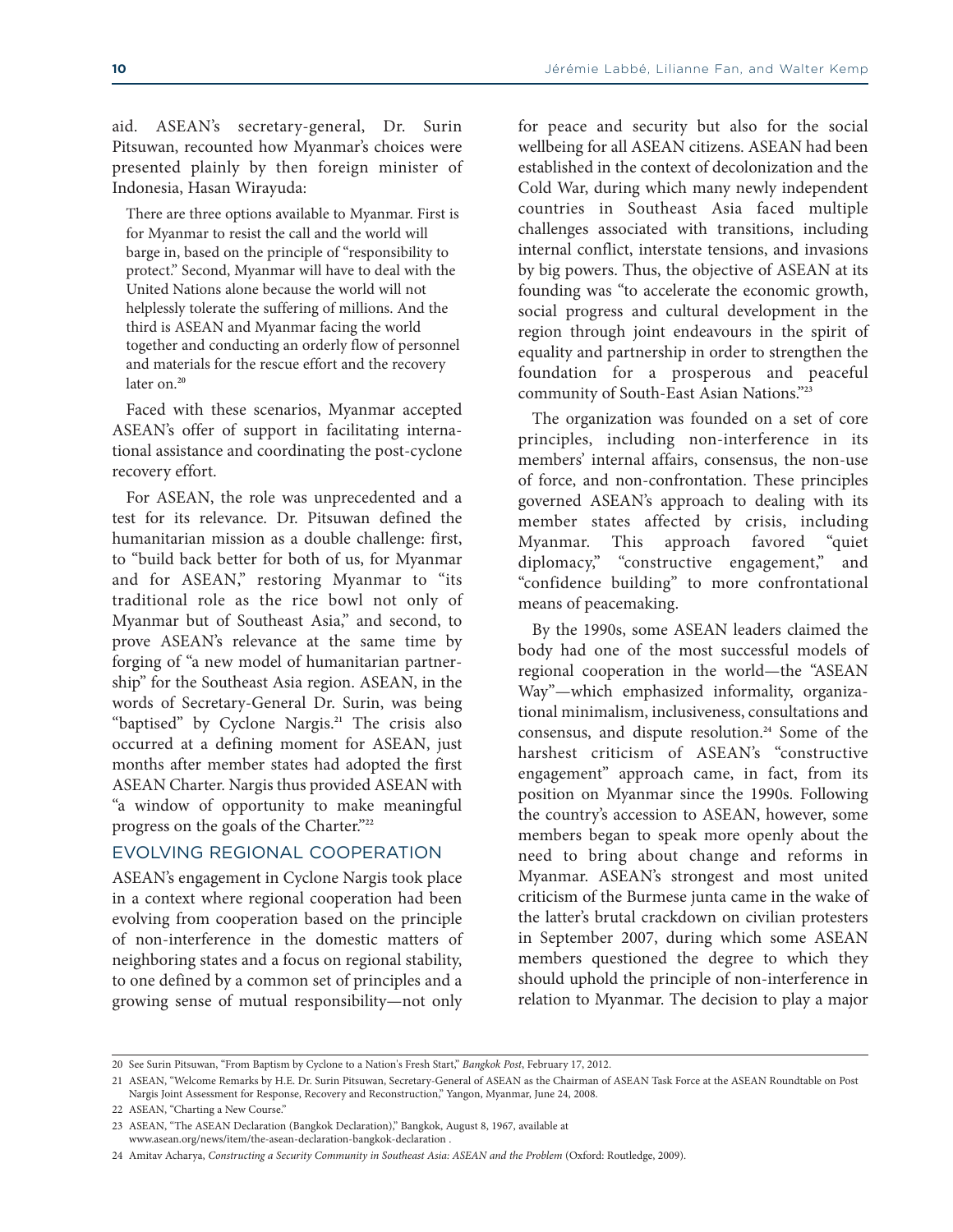role in the Cyclone Nargis response gave ASEAN an opportunity to forge a common position on this country.

#### DISASTER MANAGEMENT FRAMEWORK

ASEAN's role in Cyclone Nargis must also be seen in the context of the development of the organization's framework and mechanisms on disaster management. The Nargis response took place when ASEAN was in the process of ratifying the *ASEAN Agreement on Disaster Management and Emergency Response* and establishing its disaster management institutions, including the ASEAN Coordinating Centre for Humanitarian Assistance on Disaster Management (AHA Centre), which was officially inaugurated in December 2010 in Jakarta. **<sup>25</sup>** ASEAN leaders also maintain that the Nargis response allowed the regional organization to draw lessons and institutionalize the knowledge gained in managing disaster response in the region. At the final meeting of the ASEAN Humanitarian Task Force, then foreign minister of Singapore George Yeo suggested that the Nargis response "has helped shape ASEAN today." Indonesian Foreign Minister Marty Natalegwa stated, "with the lessons learnt, we feel assured that ASEAN will be in a better shape to respond to future disasters."**<sup>26</sup>**

ASEAN's efforts to institutionalize its disaster management framework began in the early 2000s. In early 2003, ASEAN established the ASEAN Committee on Disaster Management, consisting of heads of national agencies responsible for disaster management in ASEAN member states. It has overall responsibility for coordinating and implementing regional activities on disaster management and is governed by the ASEAN Ministerial Meeting on Disaster Management. The disaster management committee developed the ASEAN Regional Programme on Disaster Management to provide a framework for cooperation on disaster management for the period of 2004–2010. It sought to promote concerted regional cooperation on disaster management in the ASEAN region and outlined ASEAN's regional strategy, priority areas, and activities for disaster

reduction.

The regional disaster management program was also used as a platform for cooperation and collaboration with ASEAN Dialogue Partners and relevant international organizations. Ongoing partners of the ASEAN Committee on Disaster Management include, among others, the United States Department of Agriculture–Forest Service, the Pacific Disaster Centre, the United Nations Office for Coordination of Humanitarian Affairs (OCHA), UNHCR, UNICEF, the International Federation of Red Cross and Red Crescent Societies, and the Asian Disaster Preparedness Centre. Among the regional program on disaster management's priority projects was the establishment of the ASEAN response action plan. This evolved into the aforementioned *ASEAN Agreement on Disaster Management and Emergency Response*.

This agreement was signed by ASEAN foreign ministers in July 2005 and was ratified by all ten member states, entering into force on December 24, 2009. It seeks to provide an effective mechanism for substantial reduction of losses due to disasters and a joint response to disaster emergencies through concerted national efforts and intensified regional cooperation. The agreement is a legally binding regional policy agreement to support member states' ongoing and planned national initiatives, and to support and complement national capacities and existing work programs.

Under the agreement, programs are developed at the regional level but the primary responsibility for the agreement's implementation rests with the ASEAN member states. The agreement sets in place regional policies and operational and logistical mechanisms to enable ASEAN member states to seek and extend assistance in times of disaster and to carry out collaborative undertakings on disaster mitigation, prevention, preparedness, response, recovery, and rehabilitation. The agreement contains provisions on disaster risk identification, monitoring and early warning, prevention and mitigation, preparedness and response, rehabilitation, technical cooperation and research, mechanisms for coordination, and simplified

<sup>25</sup> The head of the AHA Centre, Said Faisal had served as an advisor to the ASEAN special envoy on post-Nargis recovery, Dr. William Sabandar, and both men had been directors in the government of Indonesia's Rehabilitation and Reconstruction Agency for Aceh and Nias between April 2005 and April 2009.

<sup>26</sup> ASEAN, "ASEAN Post-Nargis Humanitarian Mandate in Myanmar Concludes," July 20, 2010, available at <www.asean.org/communities/asean-political-security-community/item/asean-post-nargis-humanitarian-mandate-in-myanmar-concludes-ha-noi-20-july-2010> .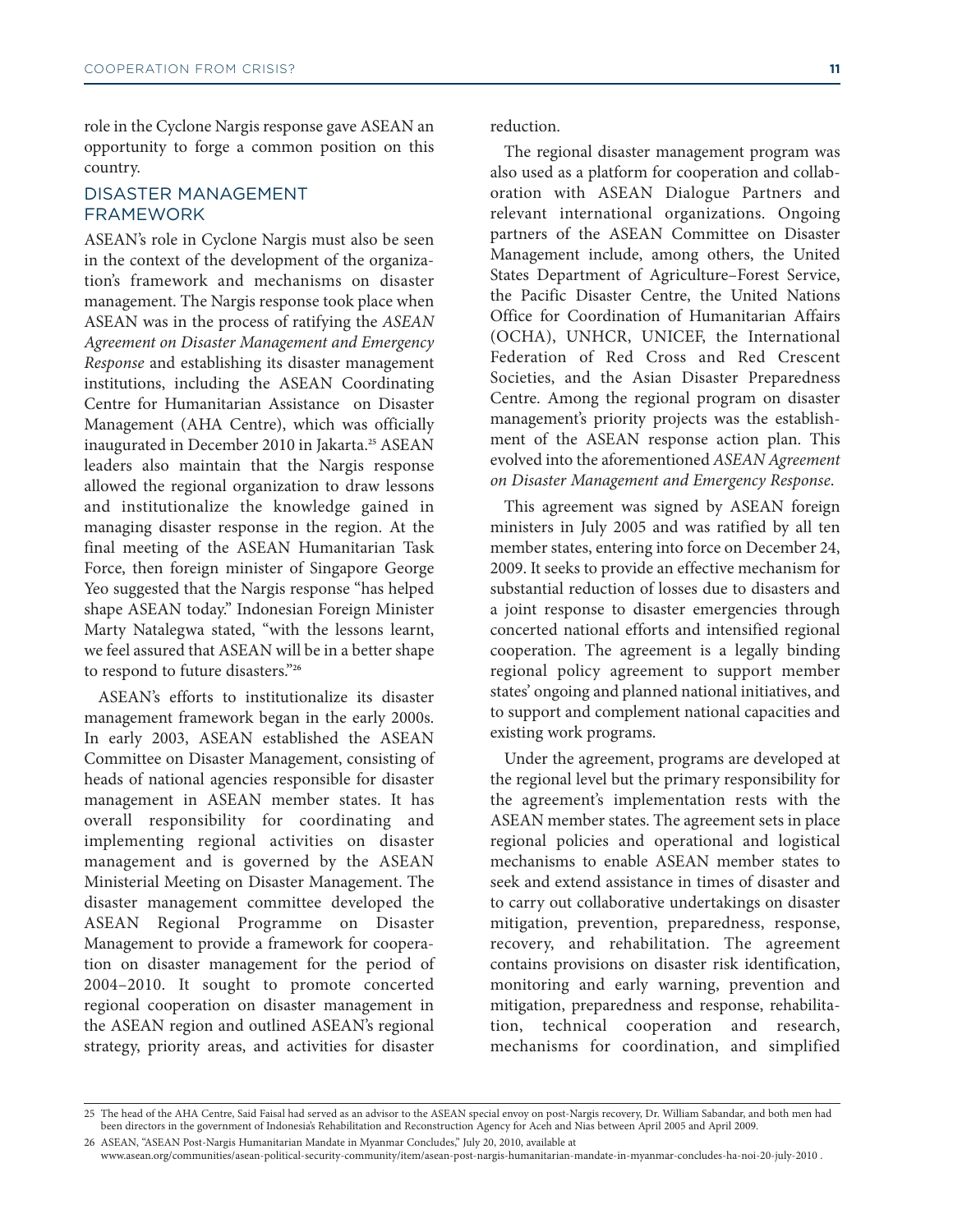customs and immigration procedures.

However, while ASEAN countries had realized the importance of developing a more comprehensive framework for disaster management, the regional organization itself had never before been engaged in managing and facilitating disaster response. At the time of Cyclone Nargis, while some regional instruments for disaster management had been put in place, they had not yet been fully operationalized. Taking on the leading role in the coordination of the Post-Nargis response thus allowed ASEAN to test the effectiveness of some of its new modalities and procedures, and to institutionalize some of the innovative approaches that were developed through the Nargis recovery effort.

#### IMPLICATIONS FOR REGIONAL INTEGRATION

ASEAN's Nargis response has been acknowledged as an innovative approach to crisis management that ASEAN and other regional bodies can replicate in future emergency responses. It demonstrated ASEAN's critical role as a diplomatic bridge between the government and the international community, and the organization's success in facilitating trust building and problem solving at the regional level. It also showed that regional organizations can serve as a nexus for the transfer of knowledge from international and regional levels to specific national and local contexts, and vice versa.

In the years immediately following the Nargis recovery period, ASEAN's disaster management institutions have become more institutionalized. The AHA Centre is now fully operational and is actively supporting governments in the region in disaster response and management. Recent examples include support following Typhoon Bopha in the Philippines in 2012 and the earthquake in Central Aceh in 2013.

At the same time, Myanmar has undergone a profound opening up and has embarked on an ambitious process of political and economic reform. While these reforms are a product of political changes within Myanmar and the resulting shift in relations with international governments, ASEAN's engagement in Myanmar undoubtedly

contributed to trust building between the international community and the government of Myanmar, and also to the opening of humanitarian space in the country. Since Cyclone Nargis, the government of Myanmar has become more accustomed to working with the international community in responding to humanitarian crises. It is currently collaborating with international aid agencies on several humanitarian situations, including the Rakhine State crisis<sup>27</sup> and humanitarian needs in regions affected by long-running armed conflict, such as Kayin and Kachin. In 2014, Myanmar will assume the chair of ASEAN, a responsibility that demonstrates its growing integration into the region—one which could not have been imagined only five years ago.

In addition, ASEAN has started to look beyond its current framework for disaster management to discuss the importance of developing a framework and institutions for dealing with conflict in the region, including peacebuilding, reconciliation, and addressing humanitarian needs caused by conflict. Such a development would be a significant step for the regional organization in realizing the principles of the ASEAN Charter and the hopes of the ASEAN community.

#### TRANSFERABLE ELEMENTS FROM THE NARGIS EXPERIENCE

ASEAN's role in the response to Cyclone Nargis has been praised as a new and innovative humanitarian partnership between a regional intergovernmental organization, a host government, and the traditional humanitarian system, including the United Nations and international humanitarian agencies. Among the lessons learned are the following:

- The political will of ASEAN member states to become proactively involved in the post-Nargis response was based both on a strengthened humanitarian commitment by ASEAN and concern for ASEAN's credibility as a regional organization committed to the principles of the ASEAN Charter.
- ASEAN's proactive role created a bridge between a defiant country—wary of any interference in its

<sup>27</sup> Two waves of deadly violence in Rakhine State in June and October 2012 left more than 100,000 displaced. This displacement crisis occurred on top of a protracted statelessness problem faced by the Rohingya, who are not recognized as citizens under the 1982 Citizenship Law and are subject to multiple forms of systematic discrimination, including limitations on freedom of movement, rights to family life, and access to health and education services.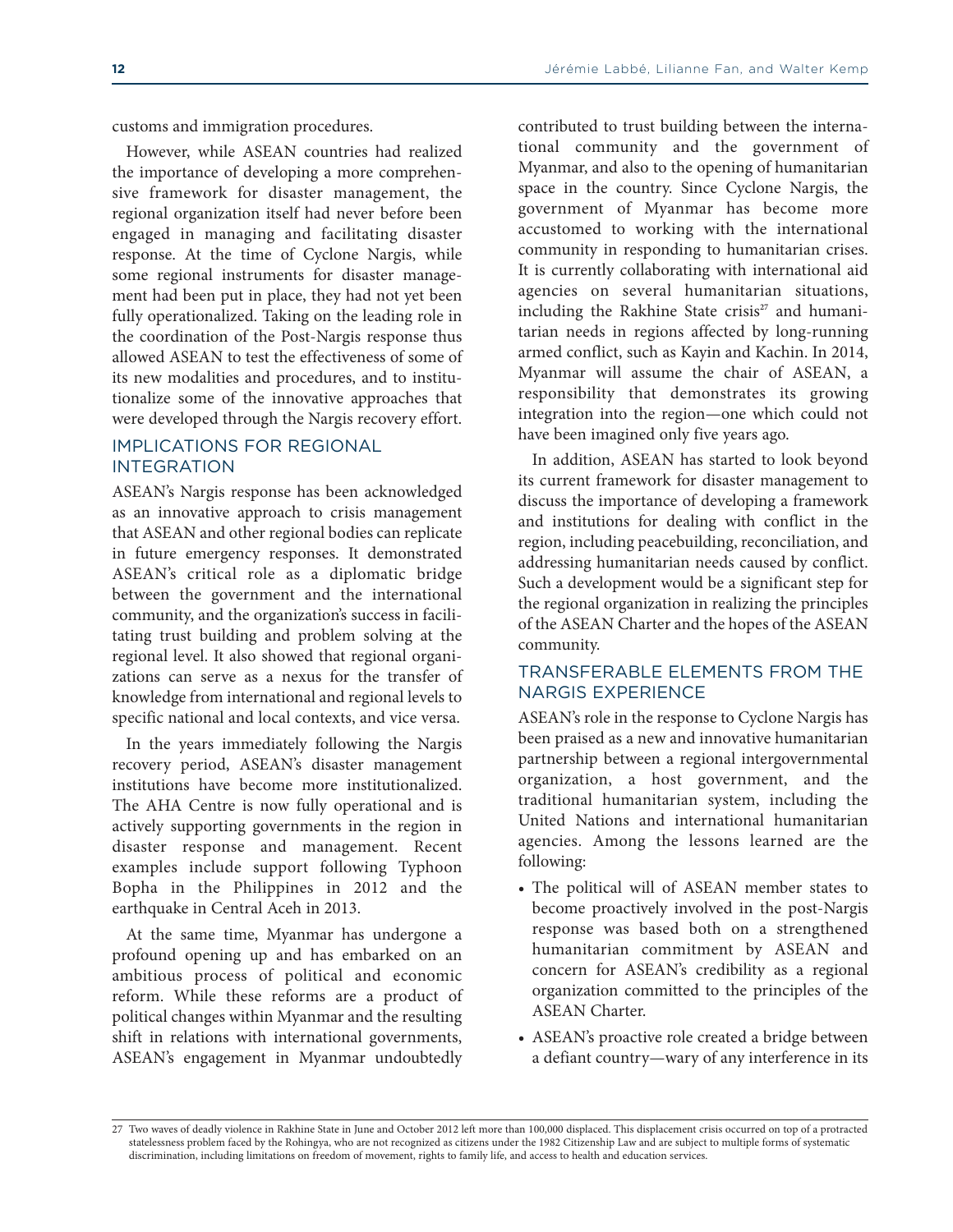internal affairs—and the international community, thus enabling an efficient humanitarian response.

- The leadership of particular member states was the driving force behind the ASEAN-led effort. The government of Indonesia played a particularly important role: officials who had been involved in the post-tsunami reconstruction effort in Aceh and the island of Nias supported ASEAN in the design of its Humanitarian Task Force and Tripartite Core Group, and in developing the framework for the post-Nargis recovery effort. Indonesia also ensured that ASEAN's role in the Nargis response was not only technical but also diplomatic, as embodied in the ASEAN secretary-general's appointment of a special envoy for post-Nargis recovery.
- The creation of a two-tiered structure consisting of the ASEAN Humanitarian Task Force and Tripartite Core Group allowed both the necessary diplomatic traction that steered the response and the establishment of a working relationship between the various stakeholders at technical and field levels.
- Innovative cooperation between ASEAN, donor governments, international financial institutions, the UN, and humanitarian agencies was critical to the success of the ASEAN-led Nargis response. Agencies and ASEAN member states seconded experts to the ASEAN-led coordination mechanism for key tasks, such as recovery planning. Assessments and monitoring were conducted through multistakeholder processes under the umbrella of the Tripartite Core Group, with experts from a variety of international agencies and organizations.

# Lessons for Current and Future Humanitarian Crises

Before delving into lessons that can be learned from the case studies and discussing their relevance to contemporary crises, one should first acknowledge important differences between these two examples. The humanitarian crisis in the Balkans resulted from a conflict that, from the outset, had a strong sectarian character. In that respect, it bears similarities with the conflict in Syria. In addition, the Balkans war stemmed from the breakup of a state the Socialist Federal Republic of Yugoslavia—and led to the creation of several new countries and a radically transformed regional landscape. As for Myanmar, the crisis was triggered by a natural disaster, the humanitarian impact of which was compounded by the authoritarian nature of a regime highly suspicious of any international interference. However, unlike the conflict in the former Yugoslavia, Cyclone Nargis did not happen in a regional institutional vacuum. Myanmar was already part of the ASEAN, a well-established regional organization that, as we saw, played a key role in the humanitarian response. In that sense, it carries some similarities with the situation in Syria insofar as the latter has been a member of preexisting regional organizations, such as the League of Arab States and the Organisation of Islamic Cooperation. **28**

These two main differences—the nature of the crisis and the preexistence of a regional institutional framework—have to be kept in mind when drawing lessons from these experiences that may be applicable to other contexts. In particular, humanitarian crises resulting from conflict are arguably less conducive to spontaneous regional cooperation due to the political polarization the conflict creates. This is illustrated by the fact that ASEAN, despite the level of integration it has achieved, is only just starting to look at how it can address humanitarian needs caused by conflict.

However, despite these differences, it is clear that a regionally driven and coordinated response allowed both regions to address important humanitarian needs—although this happened years later in the case of the Balkans. In addition, coordinated regional responses have seemingly contributed to better understanding and higher levels of trust among key regional stakeholders, paving the way for enhanced regional integration and cooperation, although it might be a bit premature to affirm this with certainty. There are a number of factors that made these initiatives relatively successful, which are worth highlighting if one aspires to replicate them in different contexts.

<sup>28</sup> It should be noted that the League of Arab States granted Syria's seat in the organization to the Syrian National Opposition in March 2013, after a period of suspension, and the Organisation of Islamic Cooperation suspended the country from the organization in August 2012.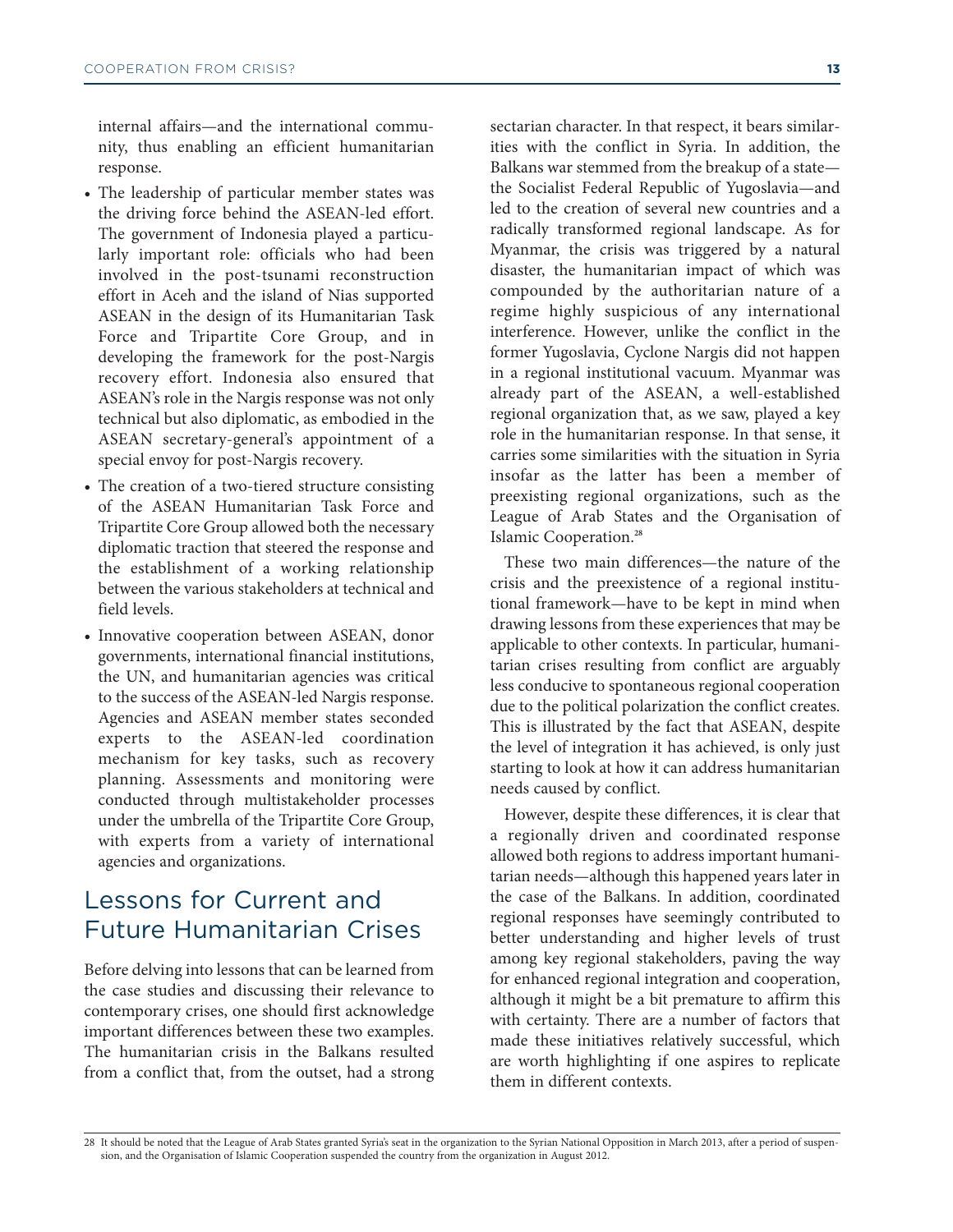First, the direct involvement and leadership of national and regional stakeholders in both cases created a sense of ownership over the process that was crucial for an efficient response. The participation of regional actors in working groups and operational coordination fora, the elaboration of plans of action, and the drafting of joint political statements and unified requests for funding all created a positive dynamic that gradually reinforced regional ownership over the process. The importance of leadership and direct involvement might sound obvious, yet both cases show it is not necessarily spontaneous and external actors might have to play a role to make it happen.

Following Cyclone Nargis, international donors and the broader international community expected ASEAN to resolve the humanitarian impasse in Myanmar, and this challenged the credibility of the organization and pushed its members to act. In the Balkans, the EU played a unique role in convincing the parties to sit together by dangling the "carrot" of membership in the regional body. External actors, like international financial institutions, aid agencies, regional organizations, and individual states can therefore play a key role in incentivizing regional response by applying moderate pressure and offering technical support, while leaving enough room for a regionally owned process to develop.

Second, the existence of a well-established regional organization like ASEAN gives an institutional framework within which a regional response can be designed and implemented. However, the mere existence of ASEAN is not enough to explain the success of the response to Cyclone Nargis, which was largely due to some sort of emerging humanitarian consciousness within the organization and a mounting interest in disaster management. In the case of Syria, most countries in the region are part of the League of Arab States and the Organisation of Islamic Cooperation—both of which have developed a humanitarian arm in recent years. **<sup>29</sup>** These organizations could provide an institutional framework for discussions among the affected states.

For instance, states hosting a staggering number of Syrian refugees, like Jordan, Turkey, Lebanon, and Iraq, could effectively use the framework established in recent years within the Organisation of Islamic Cooperation to design joint responses, coordinate, and speak with one voice concerning their needs vis-à-vis the international community. Although addressing the humanitarian consequences of conflict is more politically sensitive than addressing the relatively uncontroversial impact of natural disasters, the existence of a developing disaster management structure and an emerging shared humanitarian consciousness provide foundations on which to build the response, starting with the less controversial aspects of the crisis.

This brings us to a third key lesson, which is to focus the response on specific issues—possibly starting with the less contentious ones—and to adopt a vulnerability-based approach informed by a thorough and evidence-based assessment of needs. In both the Balkans and Myanmar, an approach that focused on a few concrete issues and needs, informed by hard facts and from which tangible results could be expected, contributed to depoliticizing sensitive issues. In contexts of sectarian violence, like in Syria, an approach that primarily addresses the vulnerability of particular groups women, children, the elderly, low-income households, or single parents with dependents—is arguably less contentious than discussions based on, for instance, the geographic location of groups, which is often distributed along sectarian lines or divided into government- and oppositioncontrolled areas.

By way of example, states in the region could kickstart discussions on relatively uncontroversial issues like how increasingly strained national systems can address poor urban refugees' health needs or ensure access to education for hundreds of thousands of school-aged Syrian refugees. Such a vulnerability-based approach, focusing on specific issues, would allow for the development of a working relationship between the various regional stakeholders and increase trust and understanding, which in turn can help address more sensitive issues at a later stage.

Finally, in both cases, there was an important complementarity between a high-level political or policy-level process and, in parallel, expert-level negotiations and discussions. High-level political

<sup>29</sup> Abdul Haq Amiri, "The Humanitarian Challenge in the Middle East," *Humanitarian Exchange*, No. 51 (July 2011): 2-4.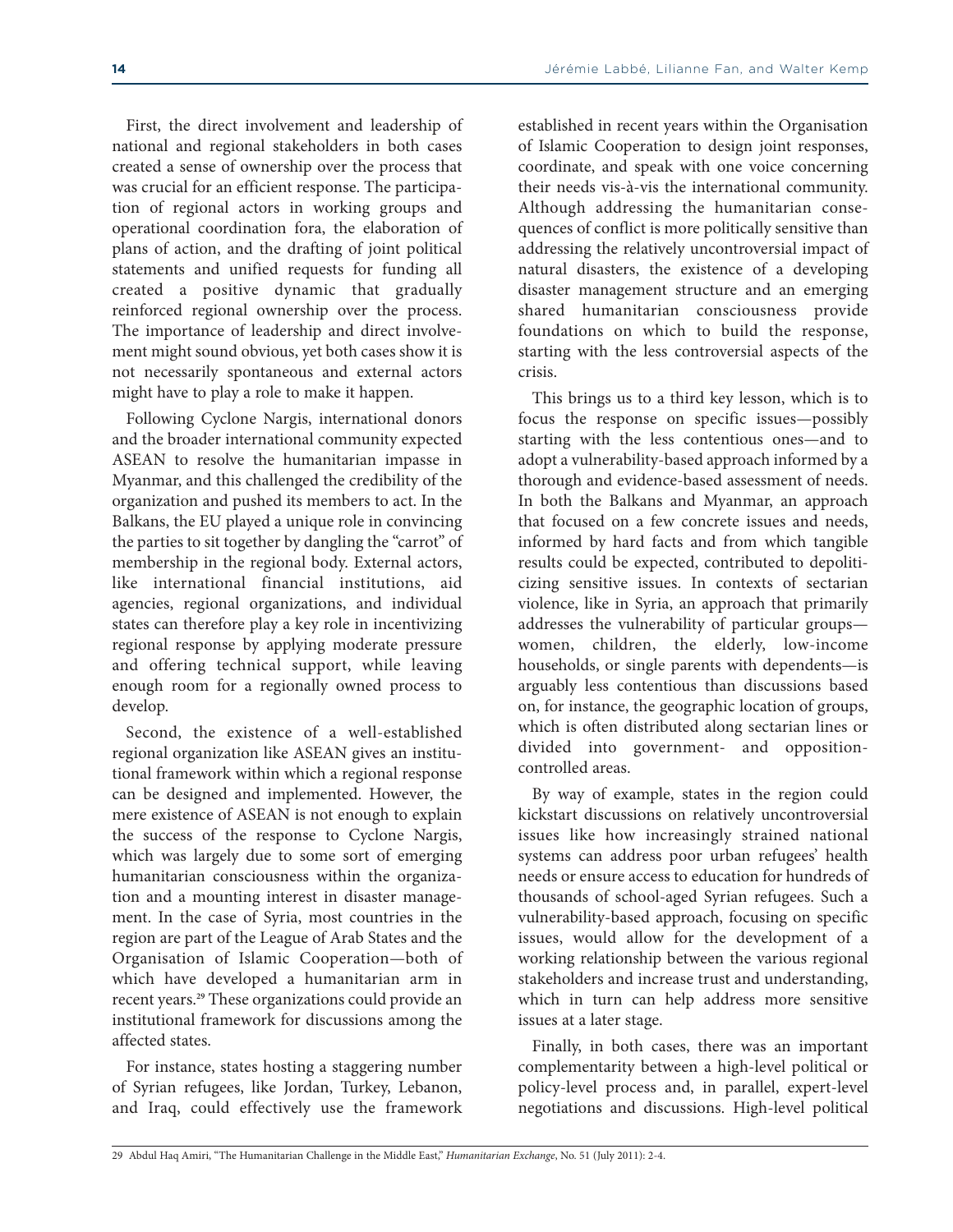engagement is necessary to set broad strategic priorities, objectives, and planning, and to ensure political leadership and commitment to the process, without which expert-level negotiations might just remain an empty shell. Conversely, frequent working-level discussions and coordination facilitate the development of interpersonal relationships and trust between the main stakeholders by focusing on tangible issues and can further help to depoliticize discussions.

# Conclusion

Past examples of regional responses to humanitarian crises offer a number of lessons that can be usefully applied to contemporary emergencies. While not always straightforward, particularly when addressing the humanitarian impact of conflict, these experiences demonstrate that regional cooperation allows some immediate humanitarian needs to be addressed efficiently and, as importantly, may set in motion a virtuous circle of greater trust and mutual understanding between regional stakeholders. Greater regional cohesion, made possible through the establishment of working relationships aimed at addressing urgent and concrete needs, has the potential to strengthen regional integration, which in turn might benefit responses to crises in the future.

Four useful lessons can be drawn from the case studies examined in this paper that could help interested parties to overcome initial obstacles to regional cooperation, especially in politically charged situations of conflict:

• Regional stakeholders' ownership over the response through leadership and direct involvement is crucial, but not necessarily spontaneous. External actors can usefully contribute through a balanced mix of pressure and technical support, while being cautious to leave the necessary room for a regionally owned process to develop.

- Preexisting regional organizations can provide an institutional framework on which to build the response, particularly where there is an emerging humanitarian consciousness and a nascent disaster management structure.
- A vulnerability-based approach that focuses on concrete and specific issues can contribute to depoliticizing discussions by addressing the least controversial issues first, while strengthening trust and mutual understanding among regional stakeholders.
- Complementarity between a high-level policy process and an expert-level process is key to equipping the response with both the vision and political commitment necessary. It also facilitates the development of working relationships aimed at addressing tangible needs.

In the case of Syria, these lessons could be used to develop a more unified regional approach to address the humanitarian consequences of the conflict. For instance, the regional response could build on the existing institutional framework provided by the Organisation of Islamic Cooperation, which includes not only Arab states but also key regional players like Turkey and Iran. Given that Syria has recently been suspended from the OIC, and due to the highly polarizing nature of events occurring today inside the country, discussions could first focus on the humanitarian needs of refugees in neighboring countries and aim to alleviate this growing burden for host states. Addressing refugees' needs early, before problems become more deeply entrenched and increasingly contentious, might preclude the need for even more difficult discussions in ten or fifteen years, as was the case in the Balkans. Finally, such a constructive engagement on compelling humanitarian needs may lay the groundwork for strengthened regional cooperation on the political front, a highly desirable outcome given the numerous challenges the region is bound to face. **30**

<sup>30</sup> For an overview of existing regional organizations and other political and economic cooperation mechanisms in the Middle East, see Matteo Legrenzi and Marina Calculli, "Regionalism and Regionalization in the Middle East: Options and Challenges," New York: International Peace Institute, March 2013.